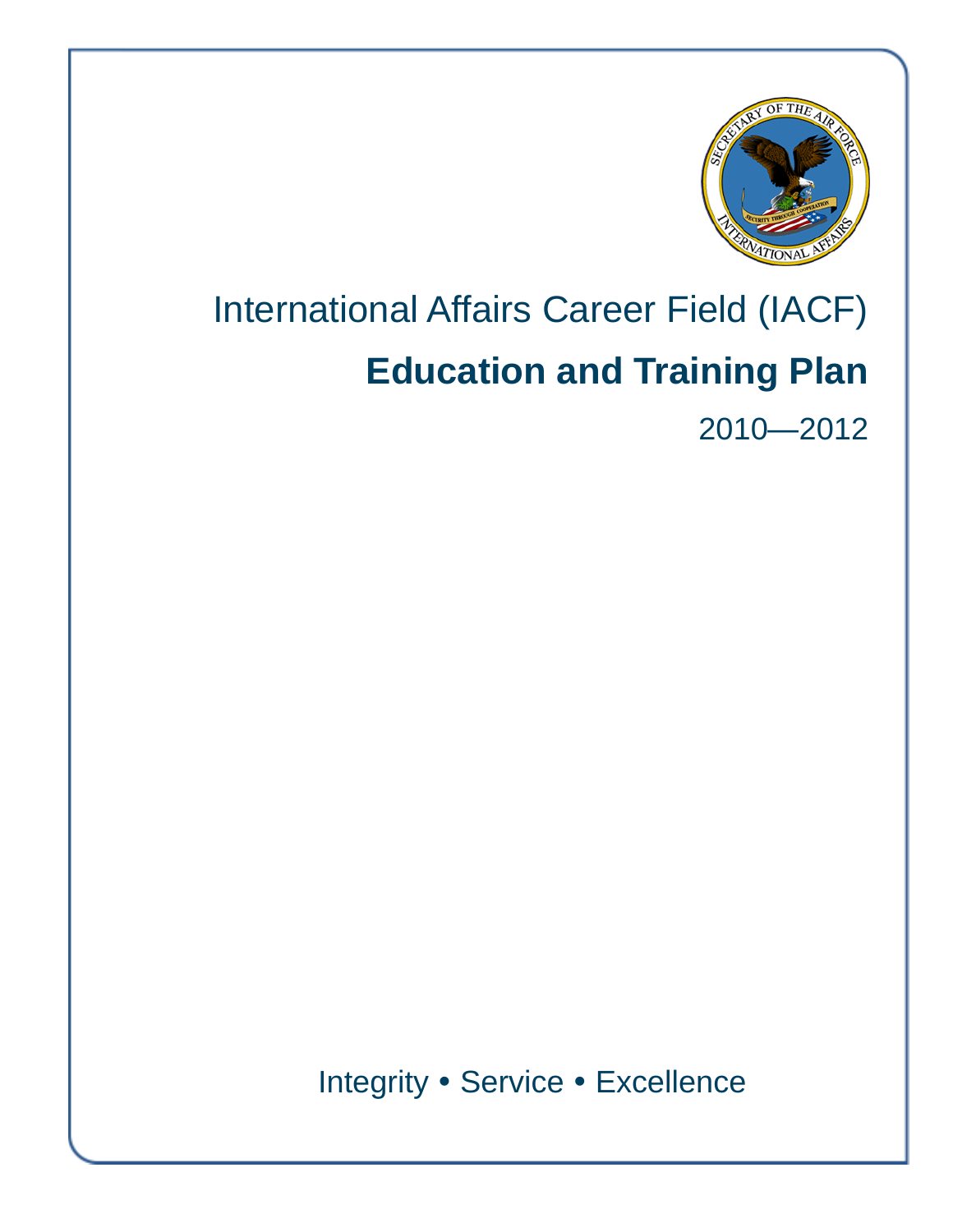# **Table of Contents**

| Figures 5-7: Development Templates (Tactical, Operational, Strategic) 12        |  |
|---------------------------------------------------------------------------------|--|
|                                                                                 |  |
|                                                                                 |  |
|                                                                                 |  |
| 5.1 New Employee Orientation (NEO) - Required Training for all AF Civilians  15 |  |
|                                                                                 |  |
|                                                                                 |  |
|                                                                                 |  |
|                                                                                 |  |
|                                                                                 |  |
|                                                                                 |  |
|                                                                                 |  |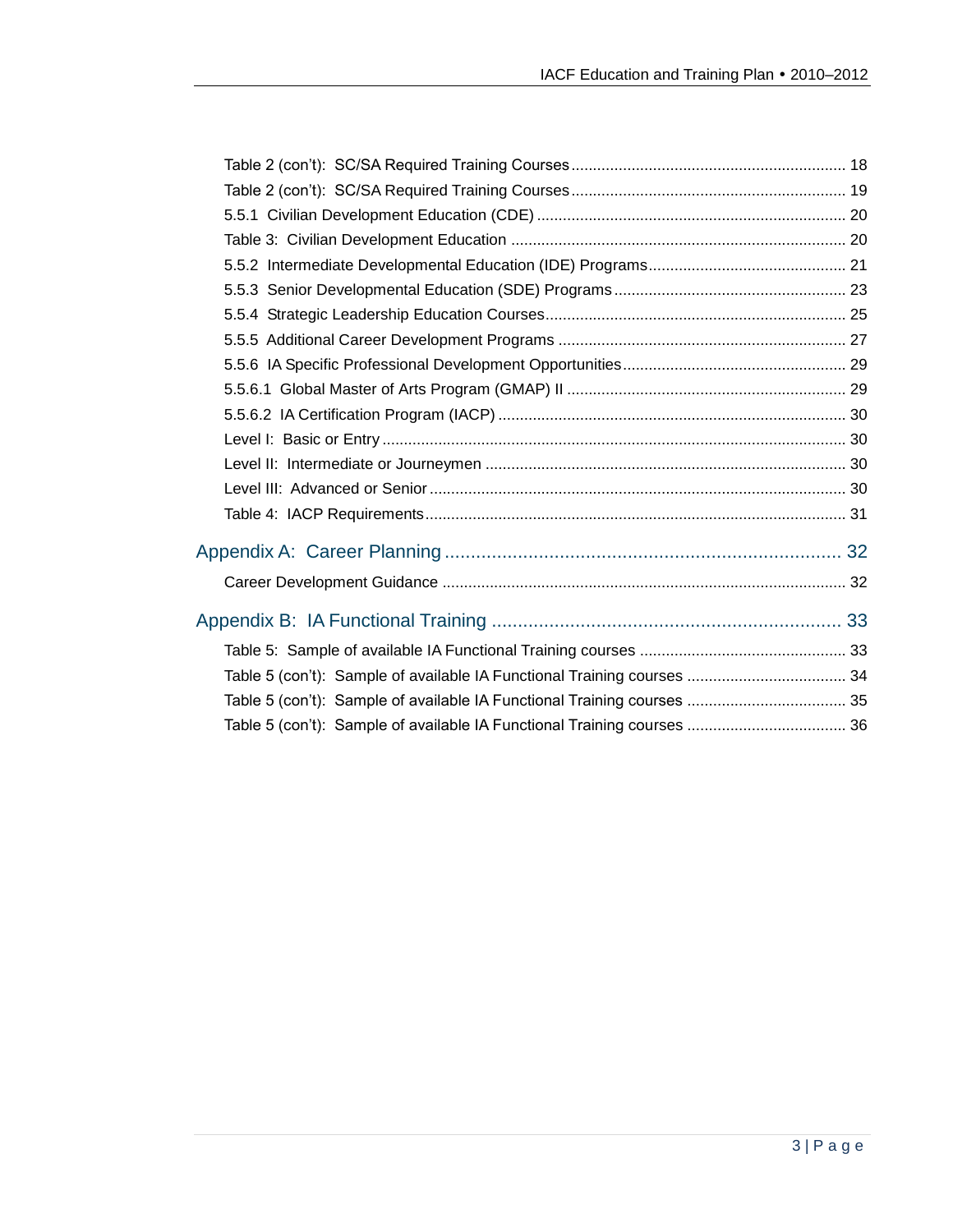# Preface

International relationships are critical enablers for US Air Force expeditionary air and space forces conducting global operations. Building these critical relationships requires skilled, knowledgeable, and experienced International Affairs (IA) professionals. The International Affairs Career Field (IACF) is a key element in deliberately developing IA professionals, particularly the civilian workforce, and will greatly improve the IACF's ability to recruit, educate, train, and retain, a superior team capable of meeting present and future challenges.

The Career Field Education and Training Plan (CFETP) provides the framework and guidance necessary for planning, developing, managing, and conducting a career field training program. The plan also identifies recommended training and certification applicable to IACF team members during their career progression. Using guidance provided in this CFETP will ensure IACF team members receive effective and efficient training at the appropriate points in their development. This plan will enable those in the IACF to train today's Airmen for tomorrow's growing demands.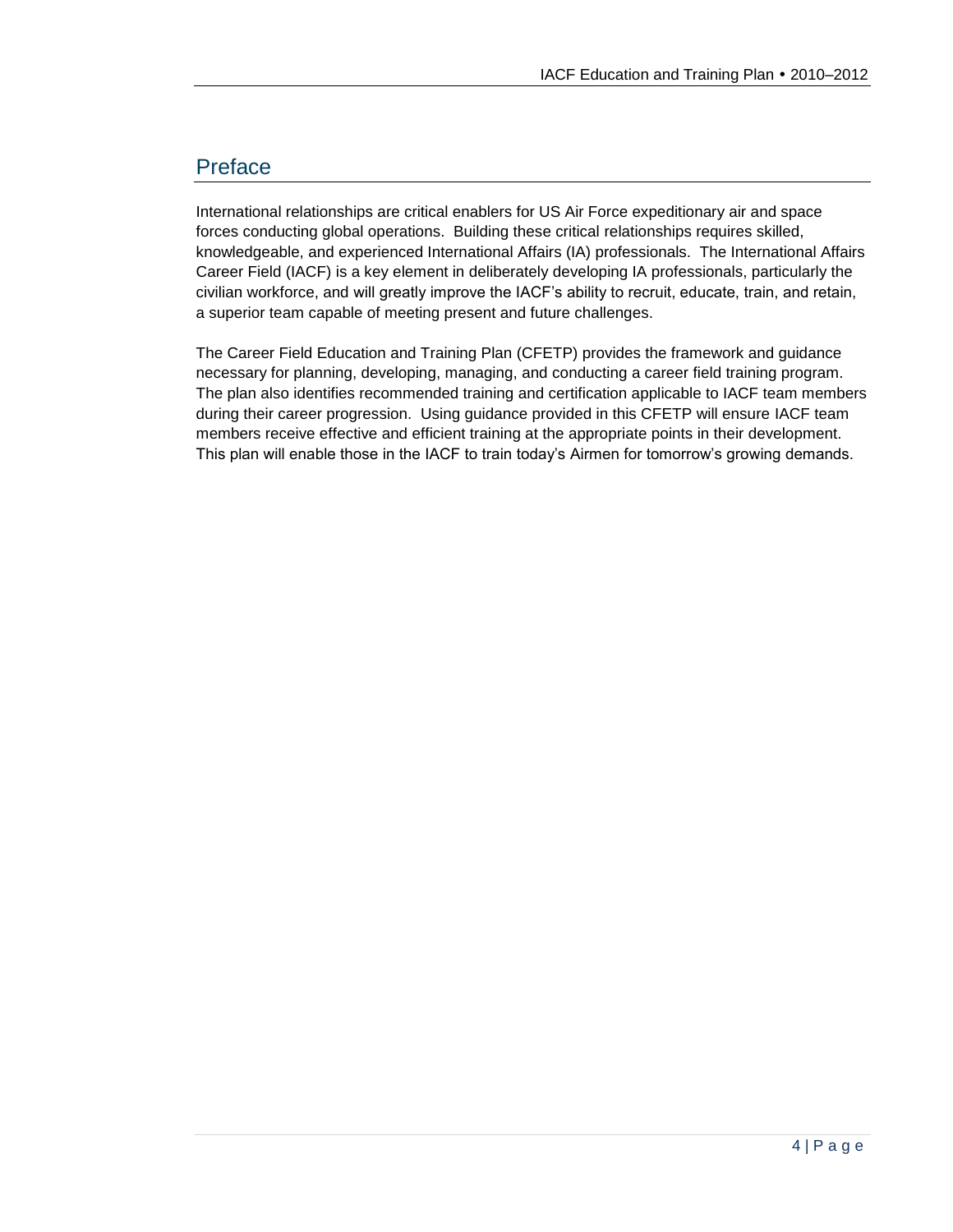# 1.0 Introduction

#### **1.1 Purpose**

This CFETP is a management tool for commanders, supervisors, mentors, trainers, and the Development Team to plan, develop, manage and conduct a robust career field training program for IACF team members. The CFETP provides a plan for civilians to achieve professional development through tactical, operational, and strategic levels. Each level of development allows civilians to gain expertise, education, training, and enduring competencies that align with their military counterparts.

#### **1.2 IACF Vision**

Create an IA civilian workforce possessing the competencies necessary to meet the challenges of the ever-changing global political-military environment.

The essential elements are:

- **Focused, career-oriented professional development**  IACF must develop civilians with required IA skills and provide assignment experiences to optimize their performance and maximize their opportunities as Airmen
- **Leadership committed to the professional development of our workforce**  ongoing mentoring by seasoned and experienced leaders must be an essential element in developing civilians at all levels
- **High individual commitment**  team members committed to making a long-term investment in their education and professional career development

#### **1.3 IACF Mission**

To develop civilians with the required knowledge, skills, and experience to execute IA programs in support of the USAF mission and US national security objectives.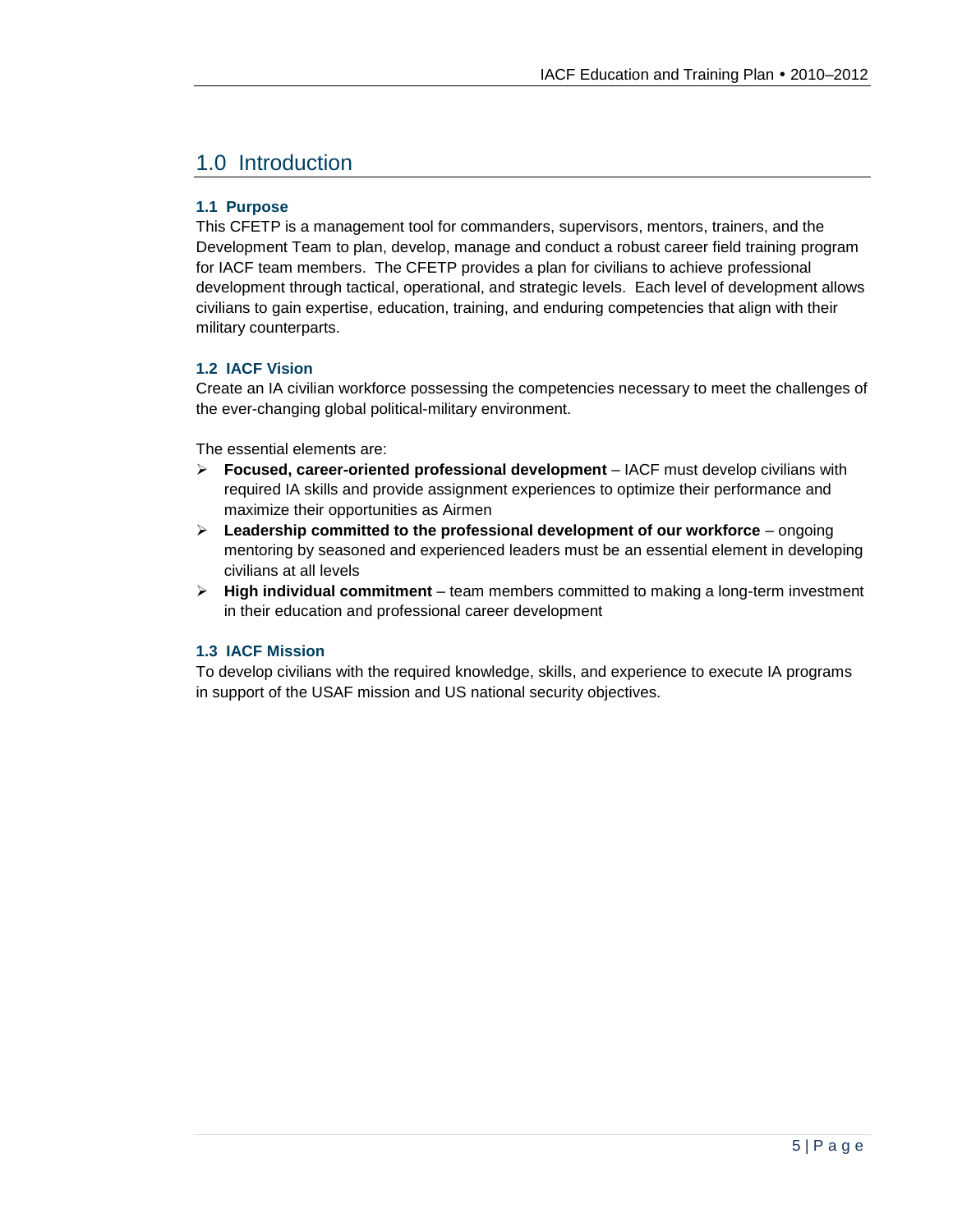# 2.0 Force Development (FD)

The Air Force requires a direct, deliberate development philosophy that prepares Airmen to meet war fighter requirements. The evolution of technology and the dynamic global security environment demands a leadership development approach that ensures Airmen are equipped to meet current and future challenges.

FD is the series of experiences and challenges, combined with education and training that develop Airmen as leaders. The goal of FD is to develop occupational and institutional competencies in all Airmen through education, training, and experience to satisfy current and future Air Force mission requirements.

Occupational (or technical/functional) competencies are specific to career field duties that focus on building depth of functional experience and specific areas of expertise that enable individuals to successfully perform their unique duties. Section 4.0 Part 1: IACF Education and Training, details the functional training and education available for IACF team members.

Institutional competencies are the building blocks to develop Air Force leaders across all occupations and organizational levels. Airmen are expected to gain these competencies throughout their career while they develop the increased responsibility, occupational skill sets, and leadership education, training, and experience necessary to become leaders. The eight Air Force institutional competencies are divided into three categories—Personal, People/Team, and Organizational (Figure 1).



#### **Figure 1: Institutional Competencies**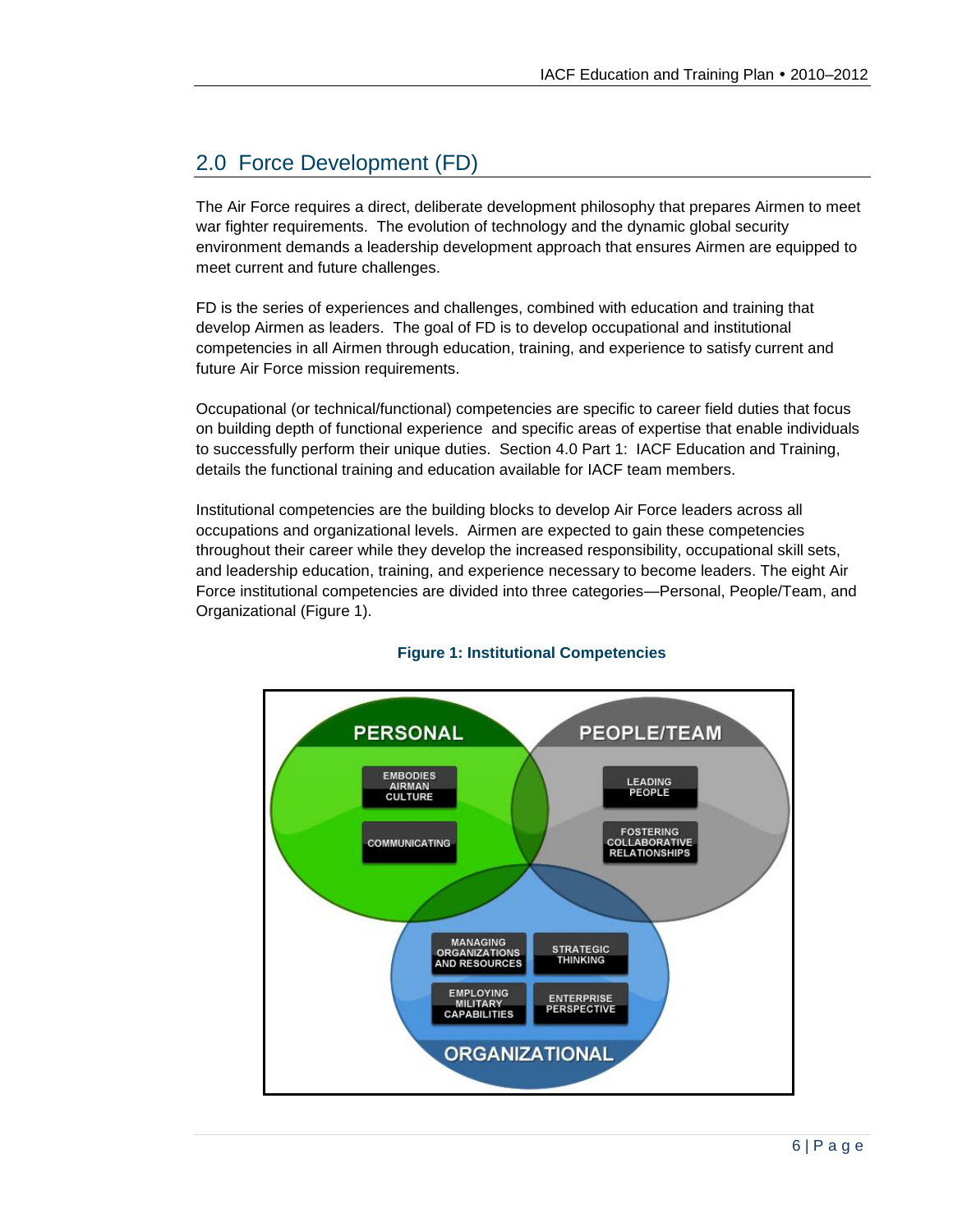Throughout their career, Airmen will likely progress through three levels of development—Tactical Expertise, Operational Competence, and Strategic Vision. At each level, Airmen are expected to master certain skills and gain occupational and institutional competencies at certain proficiency levels to optimize job performance and help them proceed to the next development level. The Force Development Construct (Figure 2) ties the FD construct to the levels of development and the expectations of Airmen. This concept maximizes individual capabilities to produce skilled, knowledgeable and competent Airmen who can apply the best tools, techniques, and procedures to produce a required operational capability.





**Tactical Expertise:** Airmen master their primary duty skills, learn to apply those skills, and gain both an understanding of team leadership and an appreciation for institutional leadership. Tactical leaders are the Air Force's technicians and specialists. At the unit and sub-unit levels, individuals perform specific tasks that contribute to the execution of operations.

**Operational Competence:** At this level, the day-to-day warfighting is executed and command and control operations are carried out. Airmen are able to understand the broader Air Force perspective and the integration of diverse people and capabilities, to execute operations. They continue to develop personal leadership skills and are able to apply an understanding of organizational and team dynamics.

**Strategic Vision:** Airmen combine highly developed occupational skills and institutional competencies to apply broad leadership capabilities, and learn how these capabilities are integrated to achieve results in joint, multinational, and interagency contexts. An Airman's required competencies transition from the integration of people with missions to leading complex, multi-tiered organizations.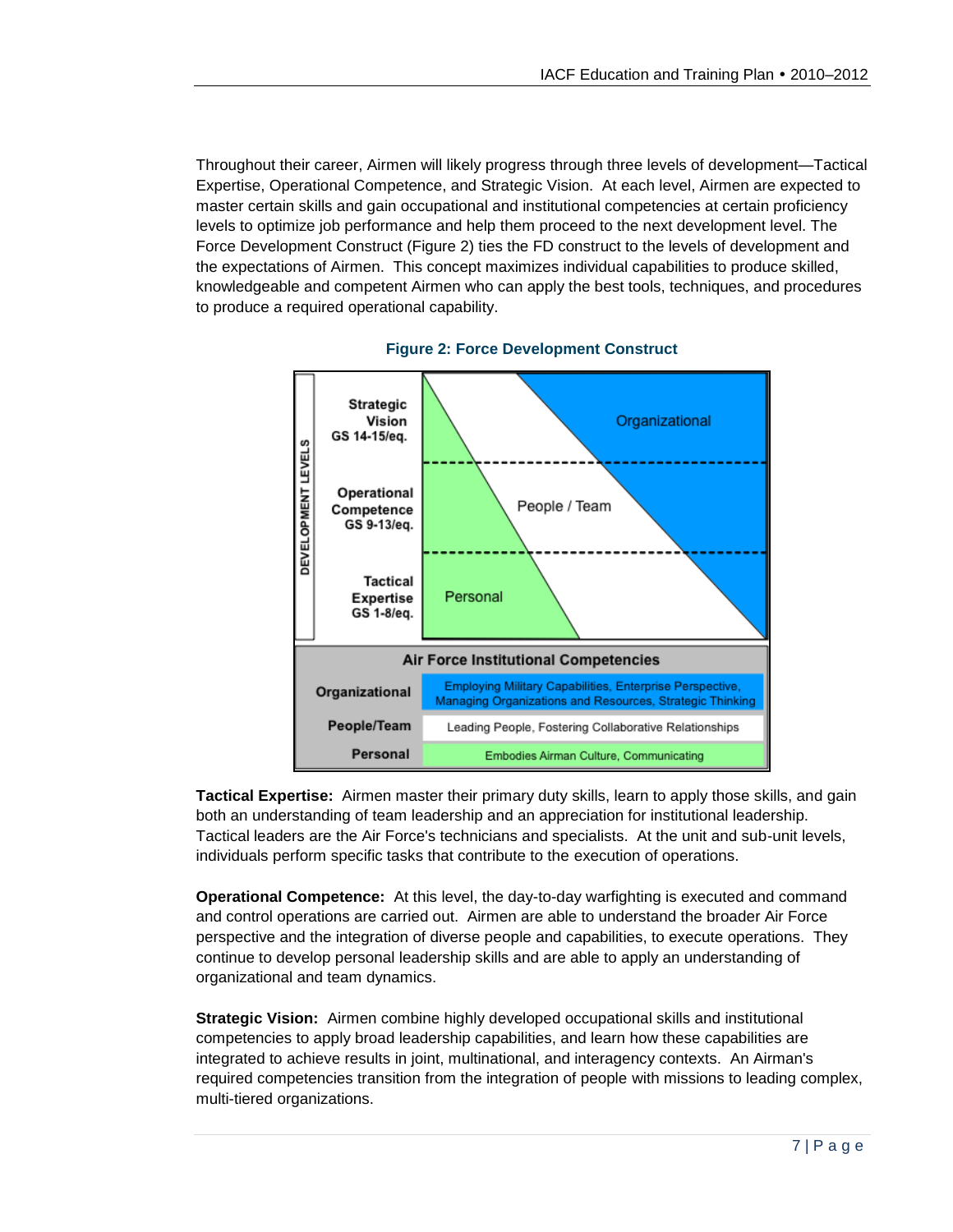The Air Force Civilian Leadership Development Continuum (Figure 3) provides AF civilians a roadmap for development through education, training, and experiential opportunities. The continuum links the three levels of development—Tactical Expertise, Operational Competence, and Strategic Vision—to institutional competencies and the foundational and targeted programs used to develop leaders. Development programs, including the New Employee Orientation, resident and non-resident Professional Military Education, leadership training, experientialfocused learning and higher level strategic leadership programs are outlined on the continuum at the levels of development.



#### **Figure 3: Air Force Civilian Leadership Development Continuum**

As the civilian workforce continues to increase, the Air Force recognizes the importance of ensuring the development of civilians in a deliberate manner. The IACF utilizes the FD construct to continuously analyze the specialized knowledge and skills required for civilians to execute IA programs and identify the education, training, and assignment experiences that will develop our workforce to meet those requirements. Civilian development is key to the success of the Air Force.

*For more information on Force Development, and to download the AF Civilian Leadership Development Continuum, please visit the AF Portal Force Development tab.*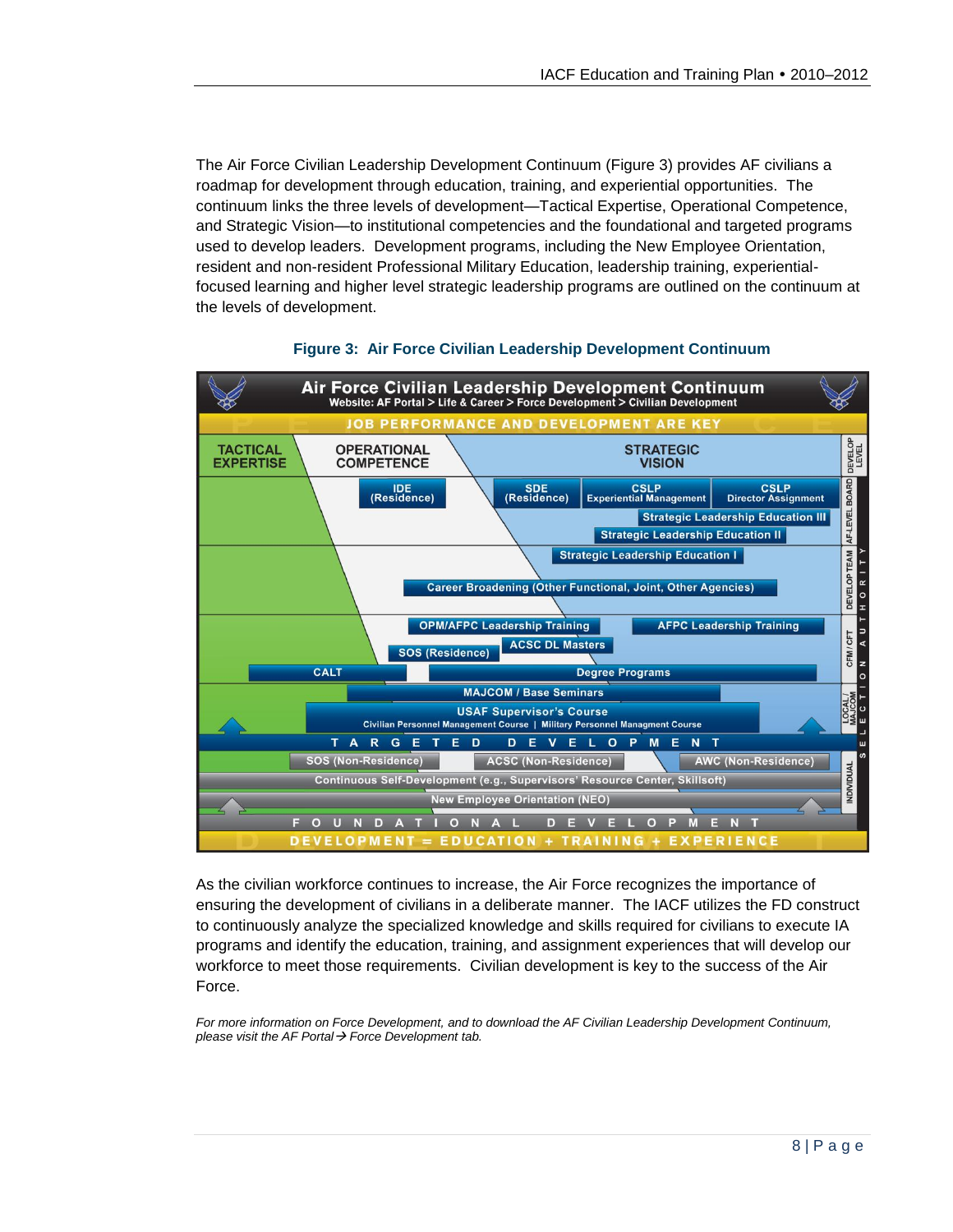# 3.0 IACF Management

IACF management is accomplished through the joint efforts of the following key personnel and organizations:

#### **3.1 Functional Authority (FA)**

The Deputy Under Secretary of the Air Force, International Affairs (SAF/IA) serves as the FA and provides oversight and advisory services related to the IA community. Responsibilities include:

- Serving as a member of the Force Management and Development Council (FMDC) and providing corporate perspective on functional community requirements
- Providing strategic oversight of Total Force Development (IACF and International Affairs Specialist Program) to include identification and prioritization of functional community requirements

#### **3.2 Functional Manager (FM)**

The SAF/IA Director of Policy serves as the FM and provides functional management ensuring the IA community is equipped, developed, and sustained to meet the IA mission. Responsibilities include:

- Providing career field guidance
- Ensuring development opportunities align with IA mission requirements and future needs of the total Air Force
- Chairing the Development Team
- Appointing Career Field Manager to manage IACF operations

#### **3.3 Career Field Manager (CFM)**

The SAF/IA Deputy Chief, International Airmen Division serves as the CFM and implements career field policies, plans and programs. Responsibilities include:

- 'Day-to-day' career field operations—addressing issues and coordinating specialty concerns
- Providing central oversight for career field training and education
- Advocating mentorship and development efforts

#### **3.4 Development Team (DT)**

The DT is comprised of appointed IA senior professionals who continuously assess, develop and implement a comprehensive plan for achieving IACF mission-driven force development requirements. Responsibilities include:

- Implementing Air Force and career field policies and programs affecting career field management
- Identifying key operational and strategic IACF positions
- Developing education, experience, and assignment vectors for the IACF
- Reviewing Civilian Development Plans (CDP), Career Briefs, and recommending training courses and assignments for eligible personnel
- Providing developmental feedback to personnel via CDP
- Coordinating and prioritizing nominations for Civilian Developmental Education (CDE) programs, long-term training degree programs, and career broadening assignments
- Interfacing with Air Force Personnel Center (AFPC) and other career fields regarding planning, projections, and funding for IACF requirements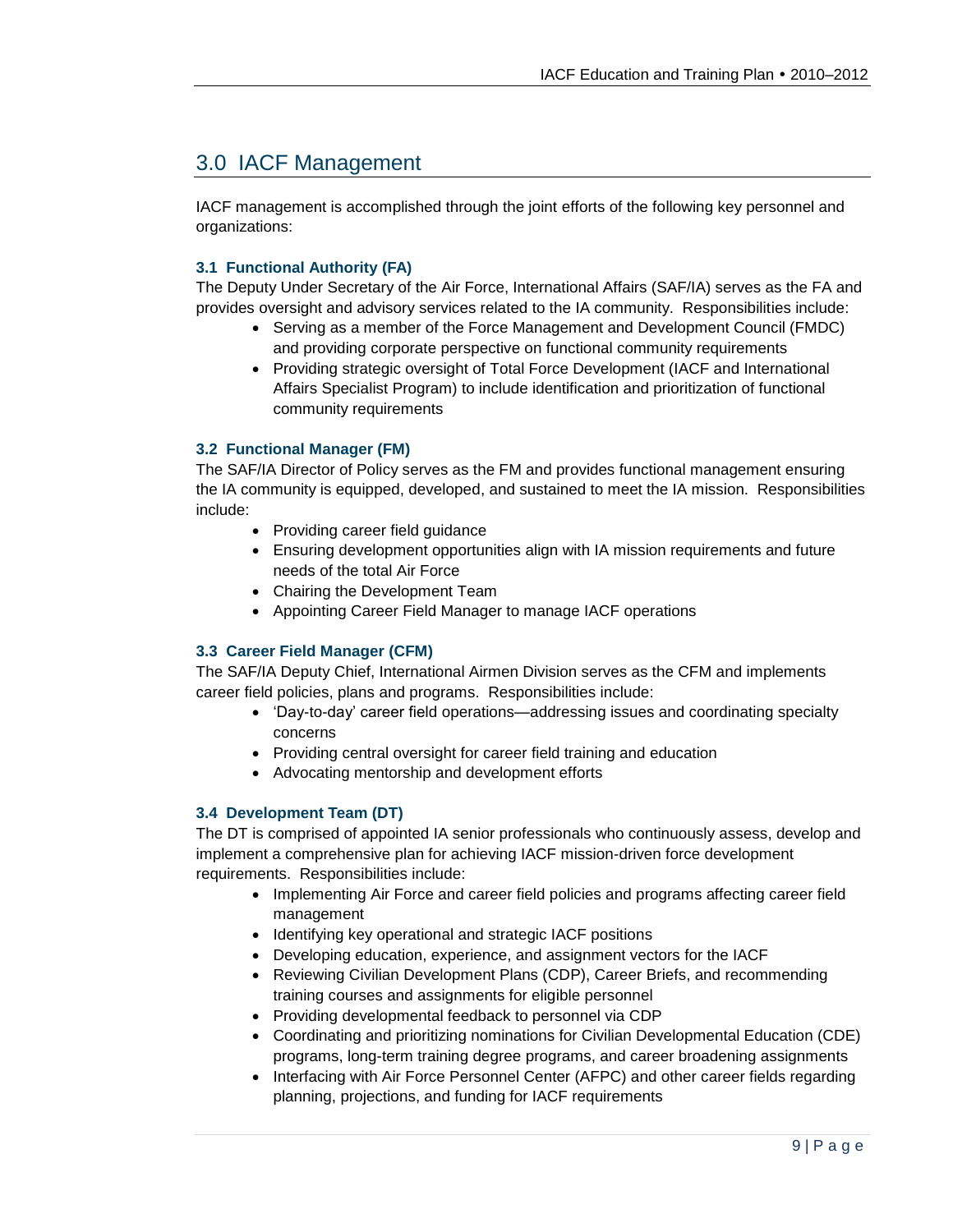#### **3.5 Career Field Team (CFT)**

The CFT administers IACF Centrally Managed positions. Responsibilities include:

- Ensuring referral lists for vacant positions consist of Air Force-wide candidates meeting standard merit system principles
- Providing career counseling to personnel and advice to the CFM on professional development, and career field management strategies to include placement and utilization of IACF civilians
- Offering advice to IACF team members on career developmental opportunities
- Facilitating DT vectoring and selection meetings, and providing CDP feedback to team members and their supervisors
- Coordinating IACF recruitment criteria for Palace Acquire (PAQ) interns

#### **3.6 Training and Education Panel (TEP)**

The TEP develops and recommends IACF training and education policies and/or changes to the IACF DT. Responsibilities include:

- Developing and implementing the IACF Education and Training Plan
- Developing Career Path Guidance
- Developing Career Broadening Development Plans
- Developing Intern Training and Development Plans
- Managing the requirements for the IA Certification Program (IACP)

#### **3.7 Unit Leadership**

Unit Leadership ensures immediate supervisors and personnel accomplish formal and unit level On-the-Job Training, IA Certification, and CDPs.

#### **3.8 Supervisors of IACF Team Members**

Supervisors of IACF personnel are responsible for the following:

- Ensuring team members attend and complete required training and unit training tasks
	- Reviewing progress and providing feedback to the IACF member quarterly until core unit training is complete

#### **3.9 IACF Team Members**

IACF team members are encouraged to follow the guidance provided by this IACF Education and Training Plan and seek guidance from their supervisors, mentors, etc.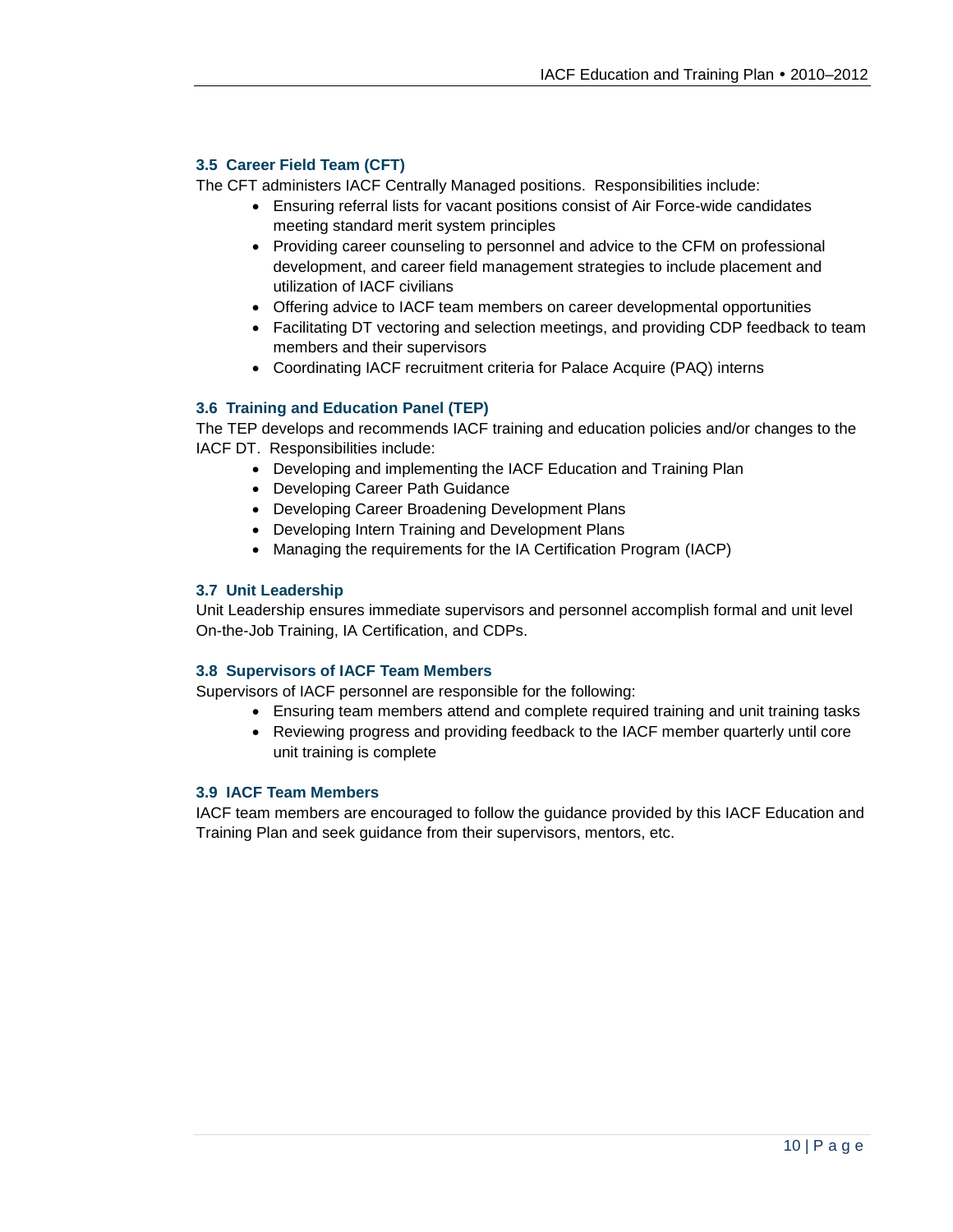# 4.0 Part 1: IACF Education and Training

The AF Civilian Institutional Leadership Continuum is reflected in the following IACF Civilian Career Pyramid and Development Templates which are tailored for IA team members to pursue education and training opportunities based on the three institutional development levels.

#### **4.1 IACF Civilian Career Pyramid**

The IACF Civilian Career Pyramid (Figure 4) is a graphic representation of how the IACF develops civilian team members within the IACF. The left side illustrates how the existing IA Certification Program integrates with the career field and how GS grade/equivalents correlate to the three levels of development. The right side represents both institutional and functional/occupational education and training expected of IA team members to grow as leaders in the IACF. The center depicts possible career progression and assignment experience for an IA team member through each development level.



#### **Figure 4: IACF Civilian Career Pyramid**

*To download the IACF Civilian Career Pyramid, please visit[: http://www.safia.hq.af.mil/workforceinitiatives/iacfpyramid.asp](http://www.safia.hq.af.mil/workforceinitiatives/iacfpyramid.asp)*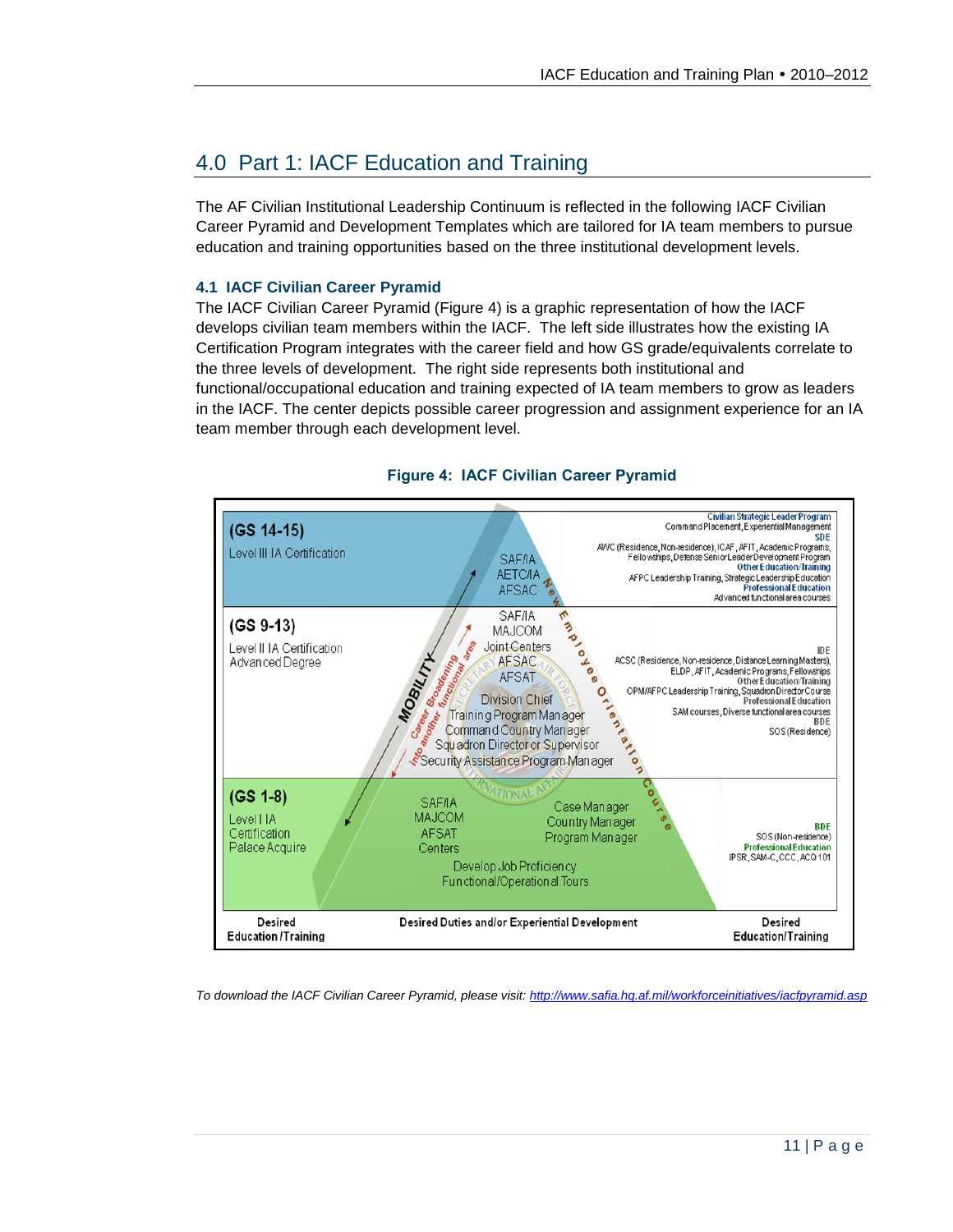#### **4.2 Development Templates**

The IACF pyramid sets the stage for career progression while the following development templates at the Tactical, Operational, and Strategic levels clarify the institutional and functional competencies, skills, education, and training expected of team members at each level. The left and center columns of each development template align with the FD construct and framework, and education and training opportunities align with the AF Civilian Institutional Leadership Continuum. The right column contains the functional components specific to IA. The combination of institutional and functional development components lay the groundwork for team member development.

*To download the IACF Development Templates, please visit: [http://www.safia.hq.af.mil/shared/media/document/AFD-](http://www.safia.hq.af.mil/shared/media/document/AFD-070904-032.pdf)[070904-032.pdf](http://www.safia.hq.af.mil/shared/media/document/AFD-070904-032.pdf)*



**Figures 5-7: Development Templates (Tactical, Operational, Strategic)**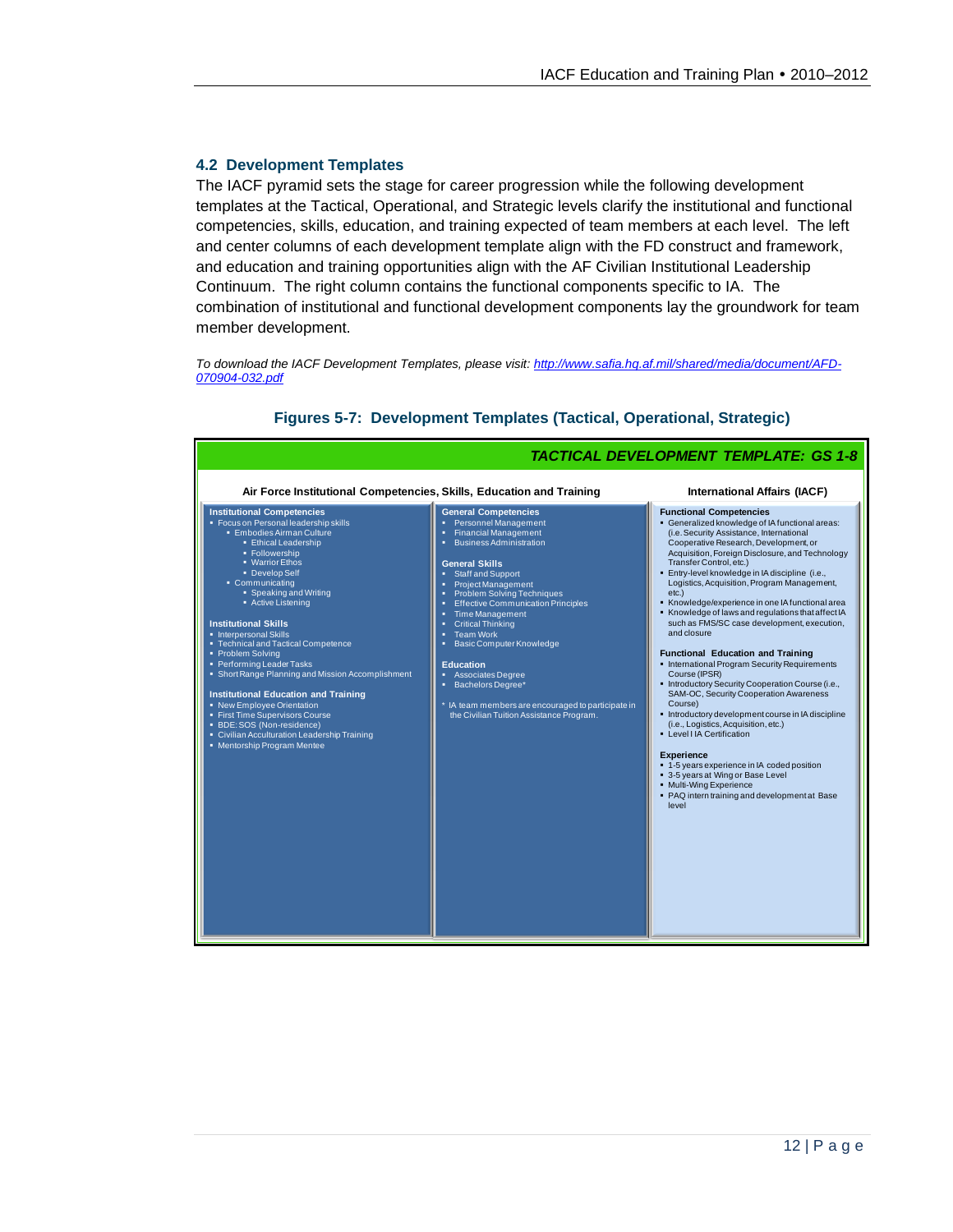|                                                                                                                                                                                                                                                                                                                                                                                                                                                                                                                                                                                                                                                                                                                                                                                                                                                                                                                                                                                                                                                                                                                                                                                                                                                                                                                                                                                                                                                                                                                                                                                                                                                        |                                                                                                                                                                                                                                                                                                                                                                                                                                                                                                                                                                                                                                                            | <b>OPERATIONAL DEVELOPMENT TEMPLATE: GS 9-13</b>                                                                                                                                                                                                                                                                                                                                                                                                                                                                                                                                                                                                                                                                                                                                                                                                                                                                                                                                                                                                                                                                                                            |
|--------------------------------------------------------------------------------------------------------------------------------------------------------------------------------------------------------------------------------------------------------------------------------------------------------------------------------------------------------------------------------------------------------------------------------------------------------------------------------------------------------------------------------------------------------------------------------------------------------------------------------------------------------------------------------------------------------------------------------------------------------------------------------------------------------------------------------------------------------------------------------------------------------------------------------------------------------------------------------------------------------------------------------------------------------------------------------------------------------------------------------------------------------------------------------------------------------------------------------------------------------------------------------------------------------------------------------------------------------------------------------------------------------------------------------------------------------------------------------------------------------------------------------------------------------------------------------------------------------------------------------------------------------|------------------------------------------------------------------------------------------------------------------------------------------------------------------------------------------------------------------------------------------------------------------------------------------------------------------------------------------------------------------------------------------------------------------------------------------------------------------------------------------------------------------------------------------------------------------------------------------------------------------------------------------------------------|-------------------------------------------------------------------------------------------------------------------------------------------------------------------------------------------------------------------------------------------------------------------------------------------------------------------------------------------------------------------------------------------------------------------------------------------------------------------------------------------------------------------------------------------------------------------------------------------------------------------------------------------------------------------------------------------------------------------------------------------------------------------------------------------------------------------------------------------------------------------------------------------------------------------------------------------------------------------------------------------------------------------------------------------------------------------------------------------------------------------------------------------------------------|
| Air Force Institutional Competencies, Skills, Education and Training                                                                                                                                                                                                                                                                                                                                                                                                                                                                                                                                                                                                                                                                                                                                                                                                                                                                                                                                                                                                                                                                                                                                                                                                                                                                                                                                                                                                                                                                                                                                                                                   |                                                                                                                                                                                                                                                                                                                                                                                                                                                                                                                                                                                                                                                            | <b>International Affairs (IACF)</b>                                                                                                                                                                                                                                                                                                                                                                                                                                                                                                                                                                                                                                                                                                                                                                                                                                                                                                                                                                                                                                                                                                                         |
| <b>Institutional Competencies</b><br>• Competencies gained at Tactical Expertise level<br>• Focus on interpersonal and team (People/Team)<br>leadership skills<br>• Leading People<br>• Develop and Inspire Others<br>• Takes Care of People<br>- Diversity<br>• Fostering Collaborative Relationships<br>• Build Teams and Coalitions<br>• Negotiating<br><b>Institutional Skills</b><br>• Technical and Tactical Ability to Synchronize Systems<br>and Organizations<br>• Sophisticated Problem Solving<br>• Interpersonal Skills Emphasizing Influencing Others<br>Through Communication<br>• Shaping Organizational Structure<br>• Directing Operations of Complex Systems<br>• Tailored Resources to Organizations or Programs<br>• Establishing Policies that Foster a Healthy Command<br>Climate<br><b>Institutional Education and Training</b><br>• New Employee Orientation<br>· First Time Supervisors Course<br>• Civilian Acculturation Leadership Training<br>· BDE: SOS (Residence)<br>• OPM/AFPC Leadership Training<br>. Intermediate Developmental Education: ACSC<br>(Residence, Non-residence, Distance Learning<br>Masters), ELDP, AFIT, Academic Programs,<br>Fellowships<br>• Squadron Director Course<br>• Mentorship Program Mentee/Mentor                                                                                                                                                                                                                                                                                                                                                                                     | <b>General Competencies</b><br>×.<br><b>Financial Management</b><br>• Personnel Management<br>• Systems Integration<br><b>General Skills</b><br>Program Management<br>• Advanced Problem Solving<br>×.<br><b>Team Building</b><br><b>Analytical Ability</b><br><b>Advanced People Skills</b><br>Project Management<br>ò,<br>Time Management<br><b>Education</b><br><b>Bachelors Degree*</b><br>Masters Degree*<br>* IA team members are encouraged to participate in<br>the Civilian Tuition Assistance Program.                                                                                                                                           | <b>Functional Competencies</b><br>· Introductory/Intermediate level of experience in a<br>second IA functional area<br>• Intermediate/Advanced knowledge in IA discipline<br>(i.e., Logistics, Acquisition, Program<br>Management, etc.)<br>Broad knowledge of the IA community and<br>operations of other governmental agencies and<br>functions<br>Knowledge of Security Cooperation policy and<br>specific program procedures<br><b>Functional Education and Training</b><br>• Specialized Security Cooperation course offered<br>by DISAM or DoD agency (i.e., SAM-E, SAM-C,<br>SAM-TO/TM, and Mid-East Orientation Course,<br>$etc.$ )<br>Intermediate/Advanced development courses in<br>IA discipline (i.e., Logistics, Acquisition, etc.)<br>Level II IA Certification<br><b>Experience</b><br>• 5-9 years experience in IA coded position<br>• 1 Career Broadening Assignment<br>• 1 Cross-Functional Assignment<br>• Organizational Mobility-minimum 3 assignments<br>in the same command<br>• Squadron CC/Division Chief/Deputy<br>• MAJCOM, Joint, Air Staff Action Officer<br>Flight/Office/Branch/Team Chief/Deputy                           |
|                                                                                                                                                                                                                                                                                                                                                                                                                                                                                                                                                                                                                                                                                                                                                                                                                                                                                                                                                                                                                                                                                                                                                                                                                                                                                                                                                                                                                                                                                                                                                                                                                                                        |                                                                                                                                                                                                                                                                                                                                                                                                                                                                                                                                                                                                                                                            | <b>STRATEGIC DEVELOPMENT TEMPLATE: GS 14-15</b>                                                                                                                                                                                                                                                                                                                                                                                                                                                                                                                                                                                                                                                                                                                                                                                                                                                                                                                                                                                                                                                                                                             |
| Air Force Institutional Competencies, Skills, Education and Training<br><b>Institutional Competencies</b><br>• Competencies gained at Tactical Expertise and<br>Operational Competence levels<br>• Focus on Organizational leadership skills<br><b>Employing Military Capabilities</b><br>• Operational and Strategic Art<br>• Unit, Air Force, Joint and Coalition Capabilities<br>• Non-Adversarial Crisis Response<br><b>Enterprise Perspective</b><br><b>Enterprise Structure and Relationships</b><br>• Government Organization and Processes<br>Global, Regional and Cultural Awareness<br>• Strategic Communication<br>• Managing Organizations and Resources<br><b>- Resource Stewardship</b><br>• Change Management<br>• Continuous Improvement<br>Strategic Thinking<br>■ Vision<br>• Decision Making<br>- Adaptability<br><b>Institutional Skills</b><br>• Technical Competencies on Force Structure and<br>Integration<br>- Technical Competencies on Unified, Joint, Multi-<br>National and Inter-agency Operations<br>• Resource Allocation<br>• Management of Complex Systems<br>• Conceptual Competence in Creating Policy and Vision<br>• Interpersonal Skills Emphasizing Consensus Building<br>and Influencing Peers and Policy Makers<br><b>Institutional Education and Training</b><br>• New Employee Orientation<br>• First Time Supervisors Course<br>• AFPC Leadership Training<br>• Strategic Leadership Education<br>• Defense Senior Leader Development Program<br>• Senior Developmental Education: AWC (Residence,<br>Non-residence), ICAF, DSLDP, AFIT, Academic<br>Programs, Fellowships<br>• Mentorship Program Mentor | <b>General Competencies</b><br>• Financial Management<br>• Personnel Management<br>Systems Integration<br><b>General Skills</b><br>Advanced Decision Making<br><b>Engage in creative, Innovative Thinking for New</b><br>Solutions/Options<br>Advanced Communication Skills<br>• Manage Entire Functions<br>• Think and Work Across Boundaries<br>• Drive Transformation<br>• Maintain Geo-political Awareness<br><b>Build Coalitions and Communications</b><br>• Understand and Execute Budgets<br><b>Education</b><br>· Masters Degree*<br>• Doctorate<br>* IA team members are encouraged to participate in<br>the Civilian Tuition Assistance Program. | <b>International Affairs (IACF)</b><br><b>Functional Competencies</b><br>· Intermediate/Advanced level of experience in a<br>second IA functional area<br>Advanced knowledge in IA disciplines<br>Extensive knowledge of Security Cooperation<br>programs and procedures<br>Knowledge of Strategic Planning, policy<br>development, and IA strategy as it relates to<br>MILDEP, DoD, and National Security strategic<br>plans<br>Broad knowledge of National Level Policies and<br><b>Strategic Plans</b><br>Broad understanding of fiduciary responsibility of<br>IA appropriations<br><b>Functional Education and Training</b><br>- Advanced Security Cooperation course (i.e.,<br>SAM-CF, SAM-CM, SAM-AT, SAM-CR, etc.)<br>- Advanced development courses in IA discipline<br>(i.e., Logistics, Acquisition, etc.)<br>• Specialized Security Cooperation courses offered<br>by DoD agencies<br>• Level III IA Certification<br><b>Experience</b><br>• 10-15 years experience in IA coded position<br>• 2+ Cross-Functional Assignments<br>· MAJCOM, Air Staff, NAF, SAF/HAF<br>Directorate/Division Chief/Deputy<br>• Overseas Assignment, Cross Service |

#### 13 | P a g e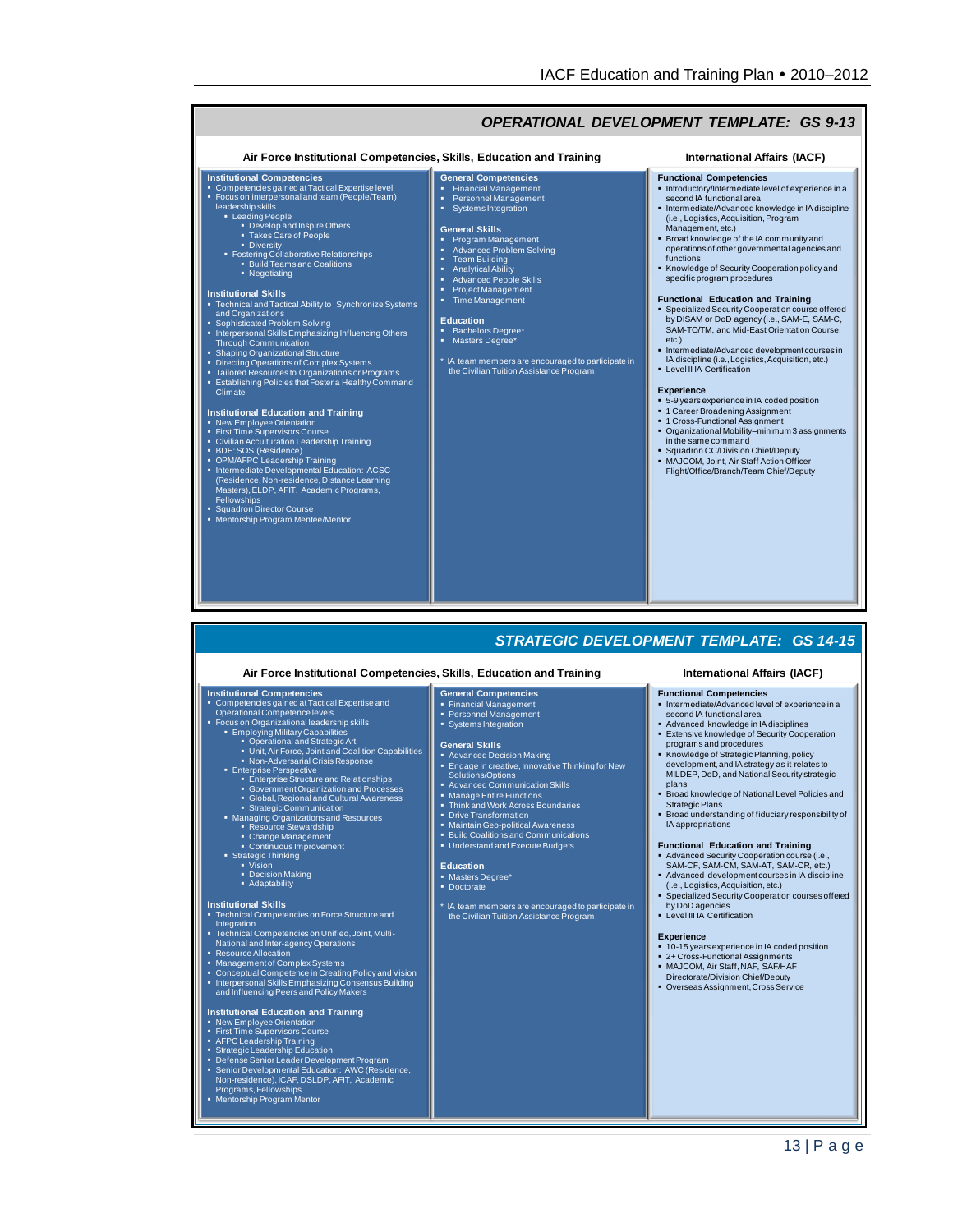#### **4.3 Development Planning**

IA team members must participate in the Civilian Force Development Process (Figure 8) to receive feedback from the Development Team (DT) in the form of training, education, and assignment vectors. These vectors will be based upon the team member's goals as specified in their Civilian Development Plan (CDP), their performance record, and gaps in the individual's experience, and the needs of the Air Force and IA community. The CDP and DT feedback are the centerpieces of Civilian Force Development.

Each fiscal year, all civilians interested in leadership and management training, Civilian Developmental Education (PME in-residence or experiential academic programs), career broadening or cross-functional assignment experiences, or other development opportunities must complete a CDP. Team members should utilize the IACF Development Templates, the USAF Civilian Leadership Development Tactical, Operational, and Strategic Course Catalogues (available on the AF Portal) and work with their supervisor/mentors when developing a plan for professional development. Additionally, the Career Development Guidance (Appendix A) provides useful information to aid in career plan development.



#### **Figure 8: Civilian Force Development Process**

*For further information regarding the Civilian Force Development Process and submission deadlines, please visit: <http://www.safia.hq.af.mil/workforceinitiatives/iacfcdp.asp>*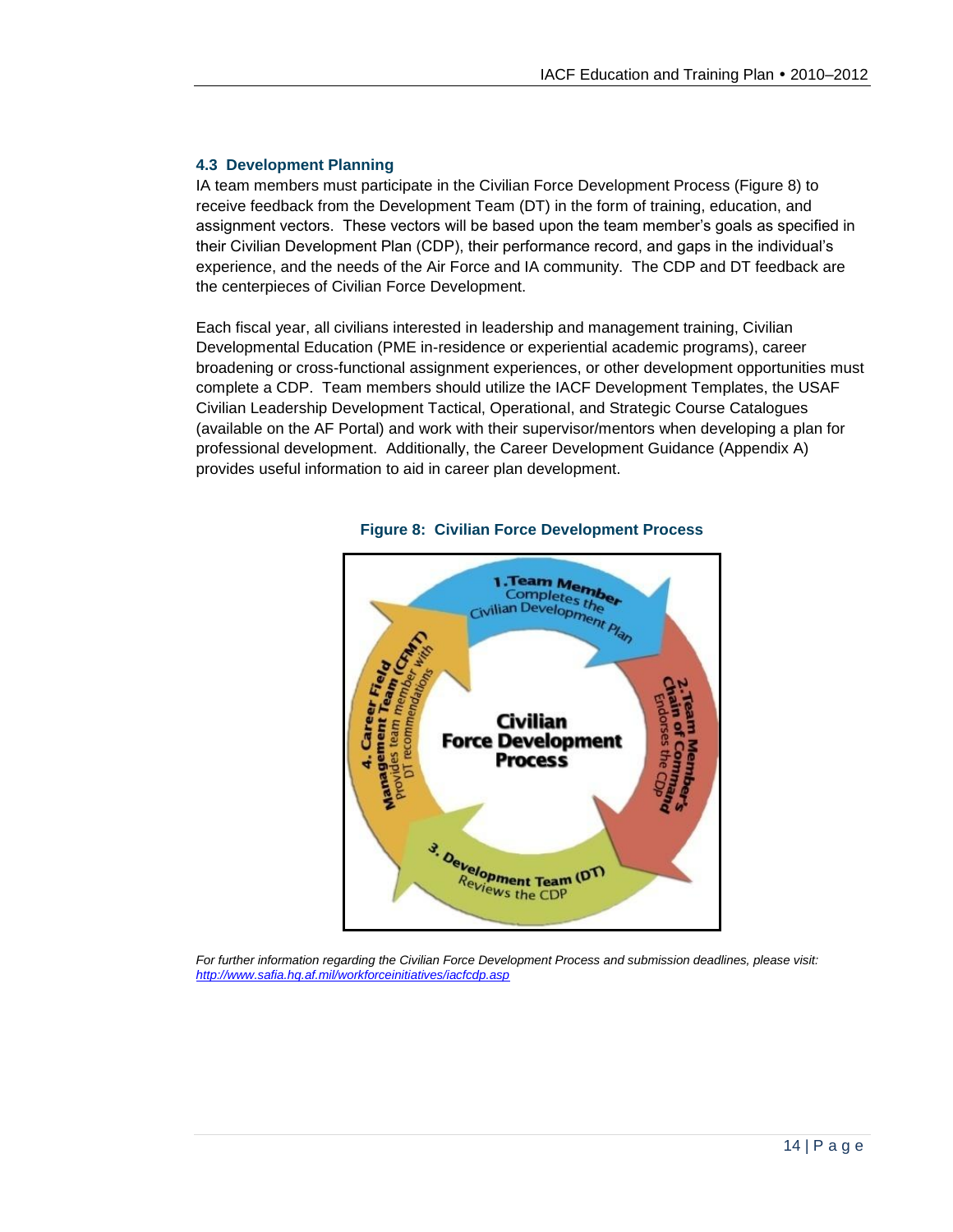# 5.0 Part 2: Education and Training Opportunities

This section illustrates the education and training opportunities required and available for IACF team members. IA training is offered primarily by DISAM and DAU. Selected additional courses are required for IA certification and recommended for all IA personnel. These courses are recommended, as appropriate, for individuals in IACF positions based upon the duties, responsibilities, and career plan of each team member.

#### **5.1 New Employee Orientation (NEO) - Required Training for all AF Civilians**

Designed to acclimate employees to the AF and ensure a successful beginning. All permanent civilian employees must complete the NEO Course within their first 90 days of employment. In recognition of completing all the modules, civilian employees will be awarded the AF Civilian Pin.

#### **5.2 Security Cooperation/Security Assistance (SC/SA) Training**

All IA team members must complete minimum training requirements when assigned to an IACF position. This training standard serves as the basis for development in IA and provides civilian personnel the necessary training to perform duties of IA positions effectively. These respective level requirements are relative to AF personnel executing or supporting SC/SA who must achieve the appropriate training levels for their position. Table 1: SC/SA Training Levels, illustrates the respective training required for the different security cooperation levels, and Table 2: SC/SA Required Training Courses, details the specific courses available to achieve the level requirements.

#### **5.3 Functional Training**

Each IA command will have discretionary authority to require additional training, including technology specific training and on-the-job training, for certain positions and/or individuals as is necessary due to job expectations. The intensity and length of the subject matter required may be increased to meet technological changes and operational needs of the organization. The instructional design for unit level training is determined locally, but is most often accomplished by pairing a junior military or civilian with an individual with accrued time in a related IA role. If required, each unit will develop appropriate lesson plans, support materials, and instructor guidance. IA Functional Training (Appendix B) provides a sample (not all inclusive) of the recommended functional training courses, as deemed appropriate for IA personnel.

#### **5.4 USAF Civilian Leadership Development**

The USAF Civilian Leadership Development – Tactical, Operational, and Strategic Course Catalogs detail the development opportunities available to IA team members. Recommended training courses for individuals in IACF positions are based upon the duties, responsibilities, and career plan of each team member. To download the specific course catalogues, please visit the AF Portal $\rightarrow$  Life and Career tab $\rightarrow$  Civilian Development $\rightarrow$  Civilian Education and Training.

#### **5.5 Professional Development**

Professional development training opportunities are available for IACF team members, to include Civilian Development Education (CDE), GMAP II, and the IA Certification Program. Commands are strongly encouraged to allow team members the time off to apply and participate in these programs. Please see section 5.5.1 for more detailed information on the career development programs available for team members.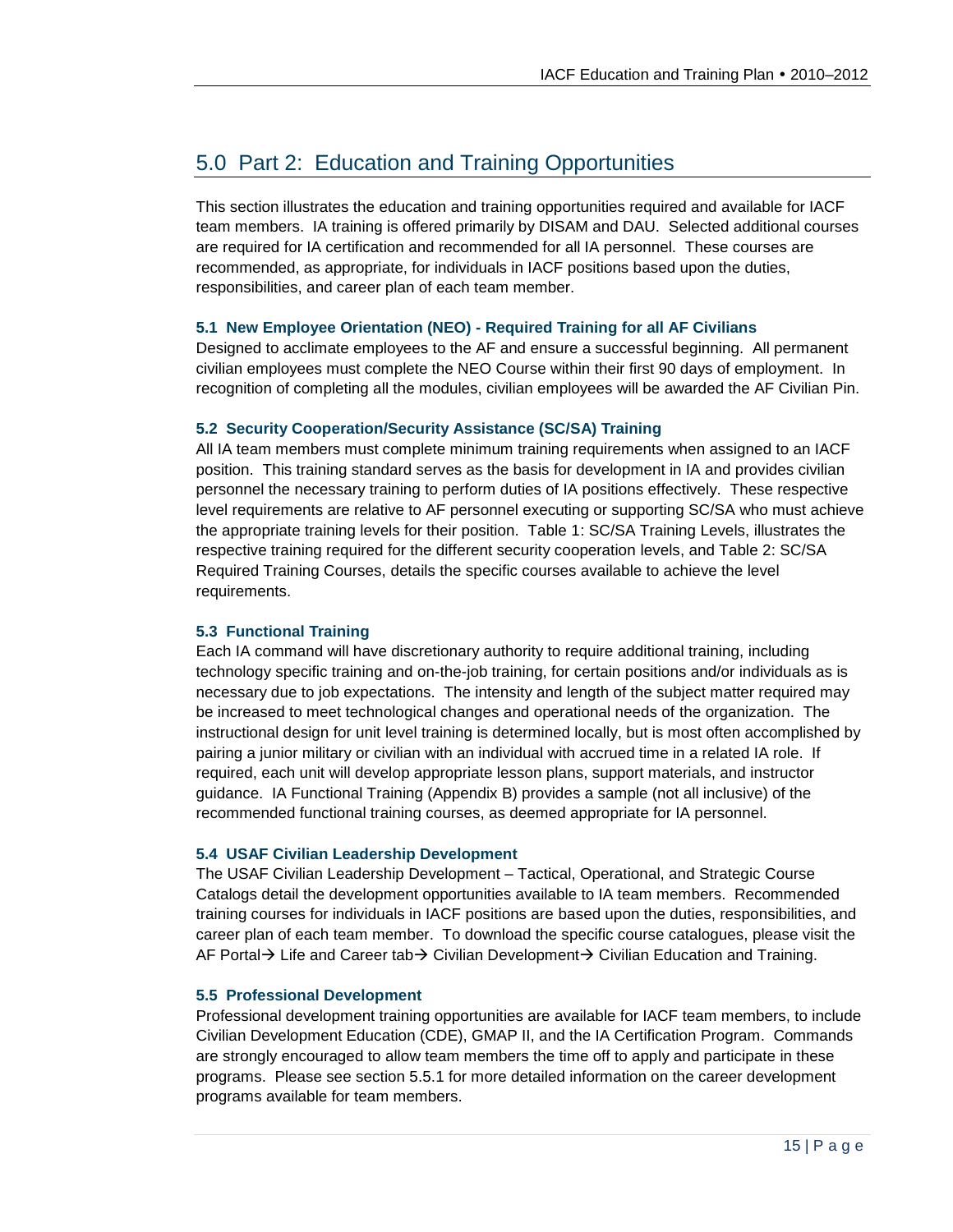| <b>Level</b>   | <b>Position Details</b>                                                                                                                                                                                                           | <b>Training</b><br><b>Required</b>                                                                                                                 | <b>Website for Training</b>                                                             |
|----------------|-----------------------------------------------------------------------------------------------------------------------------------------------------------------------------------------------------------------------------------|----------------------------------------------------------------------------------------------------------------------------------------------------|-----------------------------------------------------------------------------------------|
| $\bf{0}$       | Positions with no substantive<br>SC/SA involvement                                                                                                                                                                                | No training required                                                                                                                               | N/A                                                                                     |
| 1              | Positions needing only an<br>awareness of basic SC<br>terminology OR<br>Senior commanders and staff<br>indirectly responsible for SC<br>supervision                                                                               | 1-2 hour SC<br>Familiarization                                                                                                                     | https://www.idss.ida.org/l4/login.prg<br><b>OR</b><br>Contact DISAM for CD              |
| $\overline{2}$ | Positions needing only a basic<br>understanding of SC program<br>terminology and processes OR<br>Positions directly responsible<br>for some aspects of SC, but for<br>which extensive knowledge of<br>SC programs is not required | Online SC course<br>(10-20 hours)<br>(plus IPSRC)                                                                                                  | www.disam.dsca.mil<br>(select "Distance Learning")                                      |
| 3              | Positions working SC programs<br>directly involving the transfer of<br>military articles, services, and<br>training or supervising that<br>work                                                                                   | <b>Requires</b><br>Introductory SC<br>course (CONUS SA<br>Management,<br>Executive, Training<br>Officer, NG State<br>Partnership Director,<br>etc) | <b>Resident Training information</b><br>www.disam.dsca.mil<br>(select "Course Catalog") |
| 4              | Positions requiring advance<br>understanding of SC/SA<br>processes and policy                                                                                                                                                     | <b>Requires Advanced</b><br>SC course (Case<br>Management,<br>Logistics Support,<br><b>Advanced Training</b><br>Management, etc)                   | <b>Resident Training Information</b><br>www.disam.dsca.mil<br>(select "Course Catalog") |

## **Table 1: SC/SA Training Levels**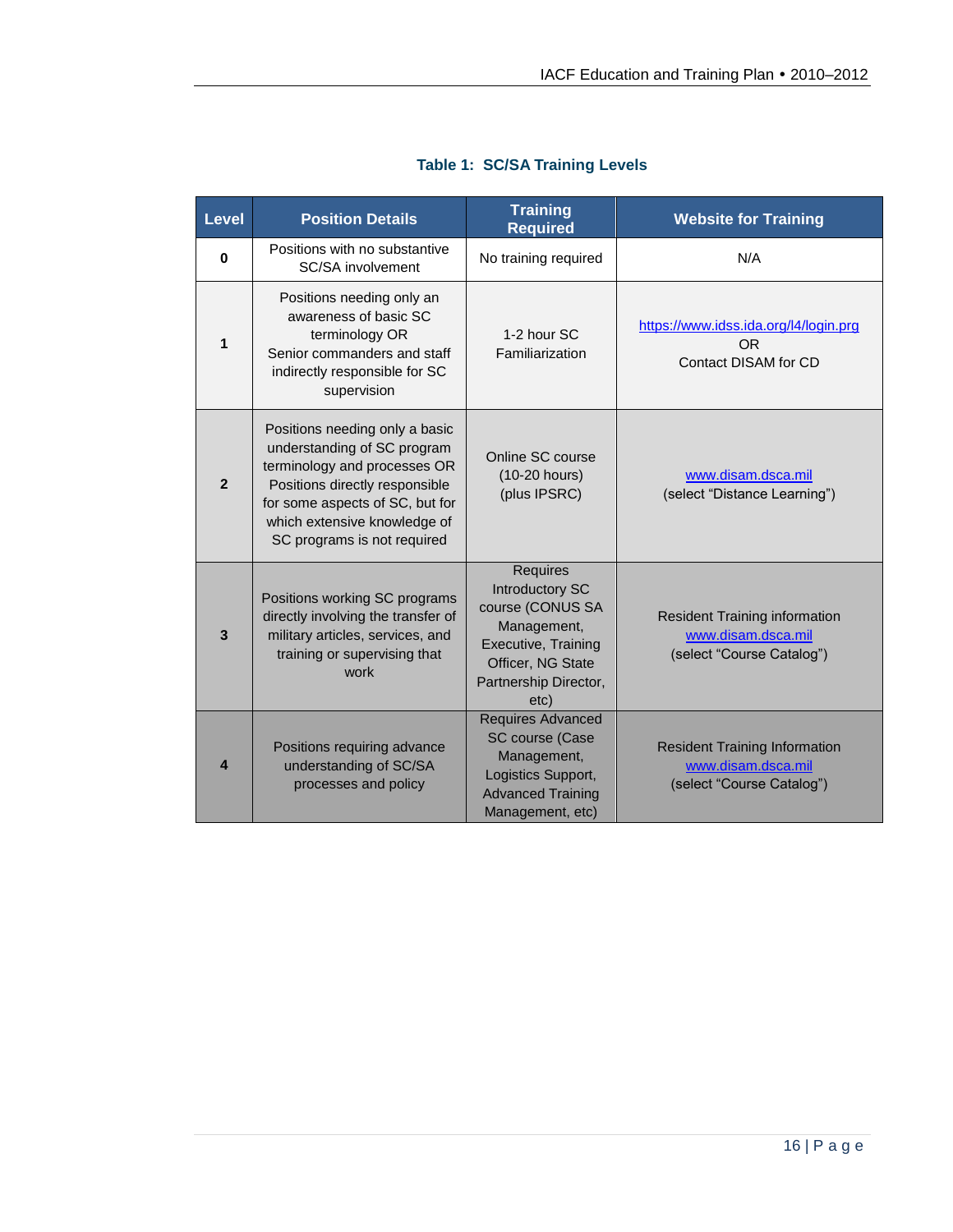| <b>Course Title</b>                                                                                    | <b>Description</b>                                                                                                                                                                                                                                                                                                                                                                                                    | <b>Duration</b>                      | <b>Methods</b>                                             | <b>Pre-Requisites</b> |
|--------------------------------------------------------------------------------------------------------|-----------------------------------------------------------------------------------------------------------------------------------------------------------------------------------------------------------------------------------------------------------------------------------------------------------------------------------------------------------------------------------------------------------------------|--------------------------------------|------------------------------------------------------------|-----------------------|
|                                                                                                        | <b>Required for all IA personnel</b>                                                                                                                                                                                                                                                                                                                                                                                  |                                      |                                                            |                       |
| <i><b>International</b></i><br><b>Programs Security</b><br><b>Requirements Course</b><br>(SAM-IPSR OL) | Provides an overview of the full<br>range of program security issues<br>including an understanding of<br>technology transfer, export<br>controls, and the key players,<br>laws, policies and procedures that<br>govern foreign involvement in<br>DoD programs.                                                                                                                                                        | Up to 60<br>days after<br>enrollment | On-line                                                    | None                  |
|                                                                                                        | Level 1 - Security Cooperation Familiarization (online training)                                                                                                                                                                                                                                                                                                                                                      |                                      |                                                            |                       |
| <b>Security Cooperation</b><br>Awareness Course                                                        | Basic overview of SC/SA<br>terminology, organizations, etc.<br>intended as a broad<br>overview for personnel who work<br>in SC/SA organizations and<br>indirectly support SC/SA (Human<br>resources, IT, Administrative<br>Assistants, etc.)                                                                                                                                                                          | 2 hours                              | On-line                                                    | None                  |
|                                                                                                        | Level 2 - Security Cooperation Orientation Course (primarily online training)                                                                                                                                                                                                                                                                                                                                         |                                      |                                                            |                       |
| <b>Security Assistance</b><br>Management<br><b>Orientation Course</b><br>(SAM-OC)                      | Entry-level course designed<br>primarily for personnel who are<br>new to the Security Assistance<br>(SA) field, or who perform security<br>assistance duties on a<br>part-time basis. It provides a<br>general overview of the full range<br>of security assistance activities, to<br>include legislation, policy, Foreign<br><b>Military Sales</b><br>(FMS) process, logistics, finance,<br>and training management. | 8 hrs                                | On-line<br>(previously<br>offered as<br>3-day on-<br>site) | None                  |

## **Table 2: SC/SA Required Training Courses**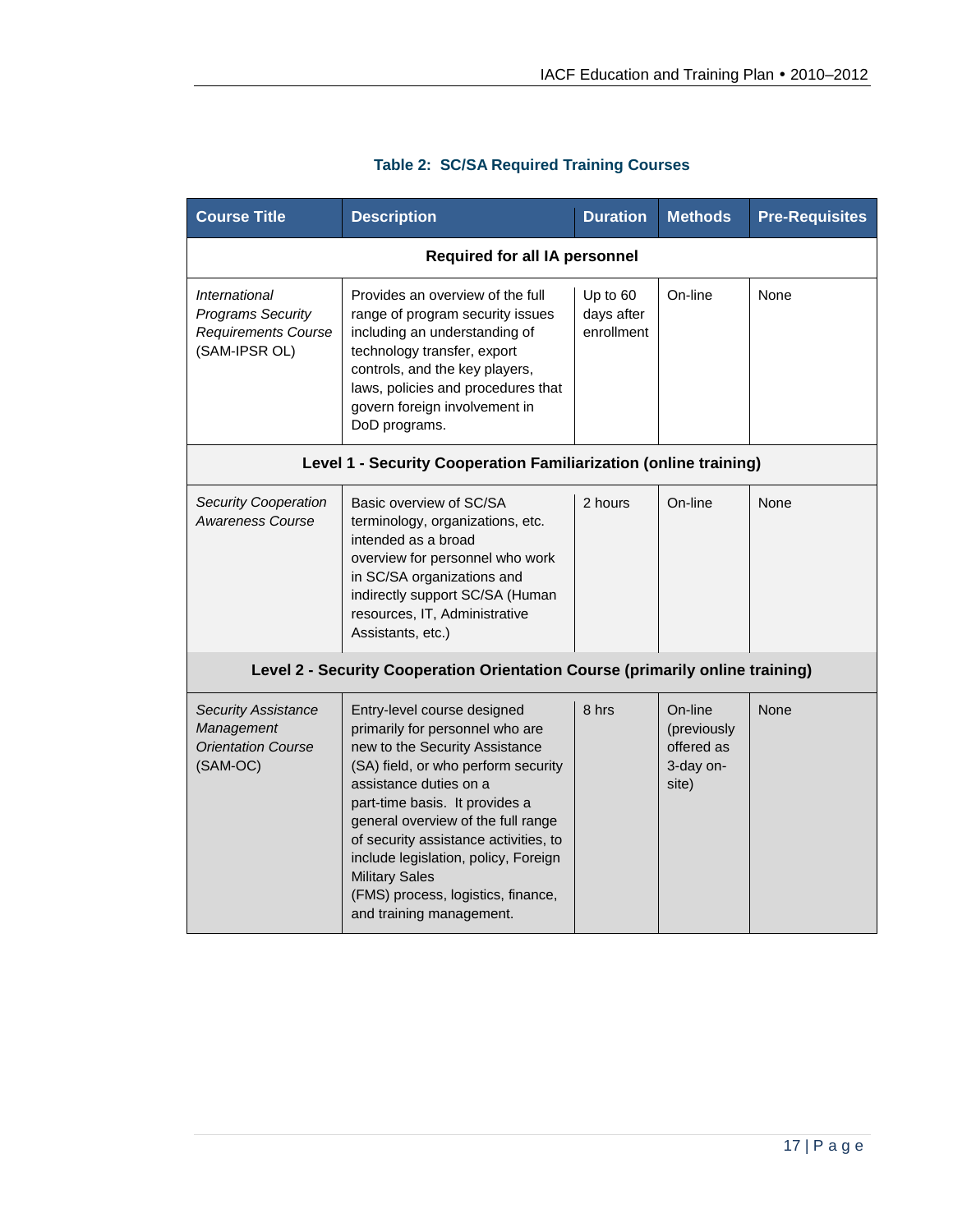|                                                                                                                | Level 3 - Security Cooperation management courses (resident)                                                                                                                                                                                                                                                                                      |         |                                 |                                       |
|----------------------------------------------------------------------------------------------------------------|---------------------------------------------------------------------------------------------------------------------------------------------------------------------------------------------------------------------------------------------------------------------------------------------------------------------------------------------------|---------|---------------------------------|---------------------------------------|
| <b>Security Assistance</b><br>Management CONUS<br>Course<br>$(SAM-C)$                                          | In-residence course at Wright-<br>Patterson AFB providing a more<br>in-depth overview of SC/SA. The<br>course objective is to provide an<br>understanding of security<br>assistance case policy-making,<br>review, and approval of the LOA<br>to implementation, execution, and<br>closure.                                                       | 10 days | <b>DISAM</b><br>Resident        | None<br>Note: includes<br><b>IPSR</b> |
| <b>Security Assistance</b><br>Management USG<br>Executive and U.S.<br>Defense Industry<br>Course<br>$(SAM-E)$  | For 0-6/GS-15s and above,<br>designed to meet the educational<br>requirements of senior-level<br>personnel involved in security<br>cooperation executive level<br>positions. Increase understanding<br>of USG policies and procedures<br>for the international transfer of<br>defense articles and services.                                      | 5 days  | <b>DISAM</b><br>Resident        | None                                  |
| <b>Security Cooperation</b><br>Management<br>Overseas Course<br>$(SCM-O)$                                      | Provides a functional knowledge<br>of security cooperation and<br>assistance management policies<br>and procedures for personnel with<br>assignments overseas.                                                                                                                                                                                    | 10 days | <b>DISAM</b><br><b>Resident</b> | None<br>Note: includes<br><b>IPSR</b> |
| <b>Security Assistance</b><br>Management for<br>Training Officer/<br><b>Training Management</b><br>(SAM-TO/TM) | Provides an overview of<br>management of the US<br>international training program and<br>a functional use of the<br><b>International Security Assistance</b><br>Network, the International<br>Training Management System,<br>and the various internet web sites<br>that provide management<br>information for international<br>training managers. | 3 days  | On-site                         | None                                  |

## **Table 2 (con't): SC/SA Required Training Courses**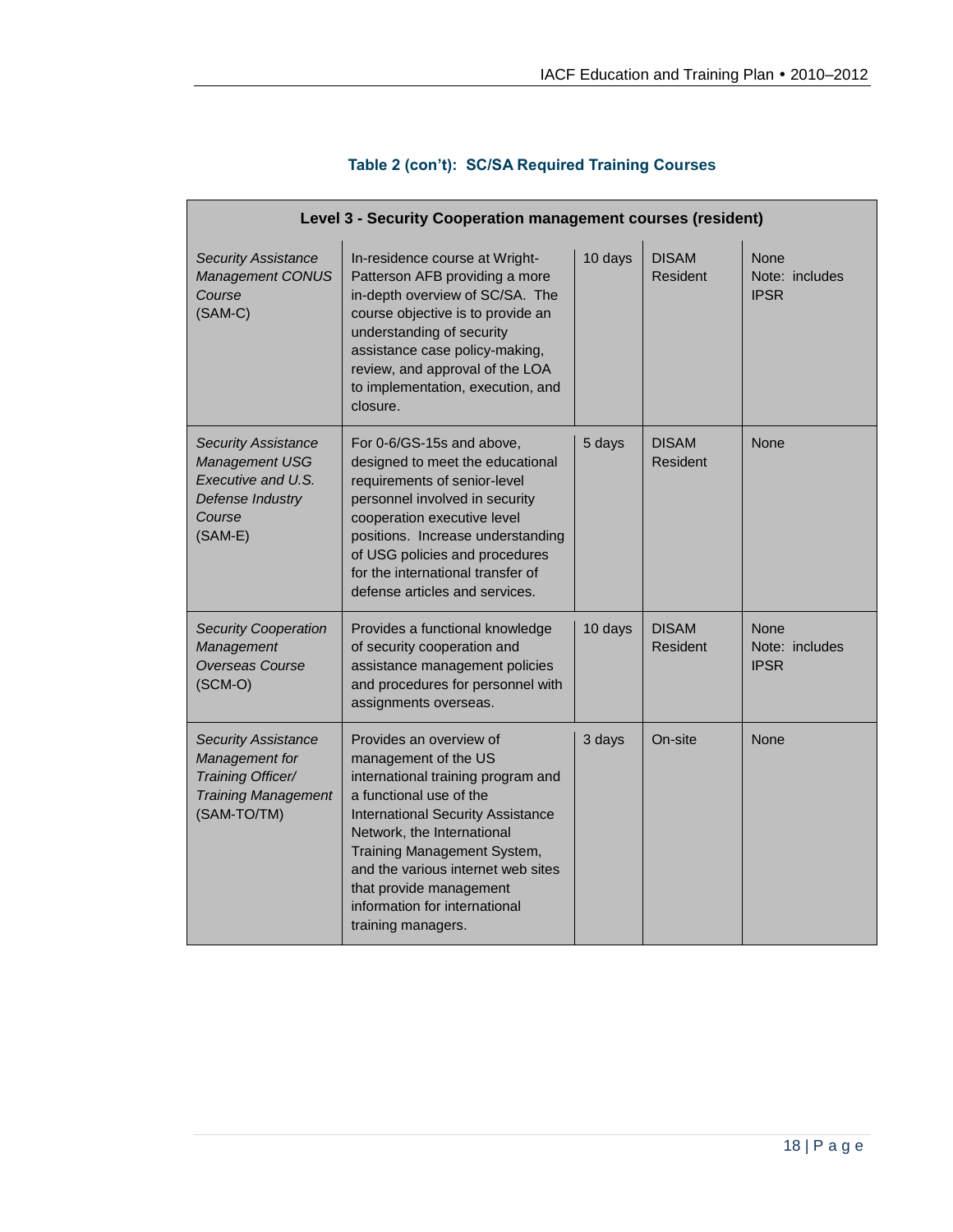|                                                                                                              | Level 4 - Security Cooperation advanced courses (resident)                                                                                                                                                                                                                                                                                      |        |                          |                                                                                                                                                                                                 |
|--------------------------------------------------------------------------------------------------------------|-------------------------------------------------------------------------------------------------------------------------------------------------------------------------------------------------------------------------------------------------------------------------------------------------------------------------------------------------|--------|--------------------------|-------------------------------------------------------------------------------------------------------------------------------------------------------------------------------------------------|
| <b>Security Assistance</b><br><b>Advanced Training</b><br>Course<br>(SAM-AT)                                 | Examines the current training<br>management policies and<br>procedures throughout the entire<br>international training community<br>and identifies improvements that<br>can be submitted to training policy<br>makers.                                                                                                                          | 5 days | <b>DISAM</b><br>Resident | 2 years<br>experience and<br><b>DISAM Overseas</b><br>Course (SCM-O)<br>or DISAM Foreign<br><b>Purchaser Course</b><br>(SAM-F) or<br><b>DISAM Training</b><br><b>Officer Course</b><br>(SAM-TO) |
| <b>Security Assistance</b><br>Management<br>Financial<br><b>Management Course</b><br>(SAM-CF)                | Encompasses a variety of topics<br>including FMS pricing, flow and<br>accounting of funds, FMS Trust<br>Fund, expenditure authority, and<br>billing                                                                                                                                                                                             | 5 days | <b>DISAM</b><br>Resident | <b>SA Financial</b><br>Management<br>Experience                                                                                                                                                 |
| <b>Security Assistance</b><br>Management<br>Program/Case<br><b>Management Course</b><br>(SAM-CM)             | Covers a variety of topics<br>including DoD and Service<br>implementing directives; FMS<br>policy, program requirements,<br>management actions; and<br>available automated information<br>systems.                                                                                                                                              | 5 days | <b>DISAM</b><br>Resident | <b>None</b>                                                                                                                                                                                     |
| <b>Security Assistance</b><br><b>Management Case</b><br>Reconciliation/<br><b>Closure Course</b><br>(SAM-CR) | Provides personnel who are<br>directly involved with FMS case<br>and financial management a<br>comprehensive understanding<br>and application of the policies,<br>methods, systems, and actions<br>necessary for effective and<br>continuous case and line<br>reconciliation from implementation<br>through final closure.                      | 5 days | <b>DISAM</b><br>Resident | <b>DISAM Security</b><br>Assistance<br>Management<br><b>CONUS Course</b><br>$(SAM-C)$                                                                                                           |
| <b>Security Assistance</b><br>Logistics/Customer<br><b>Support Management</b><br>Course<br>(SAM-CS)          | Provides personnel who are<br>directly involved with FMS<br>requisitions and materiel<br>movement with a comprehensive<br>understanding and application of<br>the policies, procedures, systems<br>and actions necessary to move<br><b>FMS</b> materiel from its initial<br>requisition to its shipment to the<br>customer's final destination. | 5 days | <b>DISAM</b><br>Resident | <b>Basic introductory</b><br><b>DISAM</b> course:<br>On-line<br>Orientation<br>Course (SAM-<br>OC); CONUS<br>Course (SAM-C);<br><b>Overseas Course</b><br>$(SAM-O)$                             |

## **Table 2 (con't): SC/SA Required Training Courses**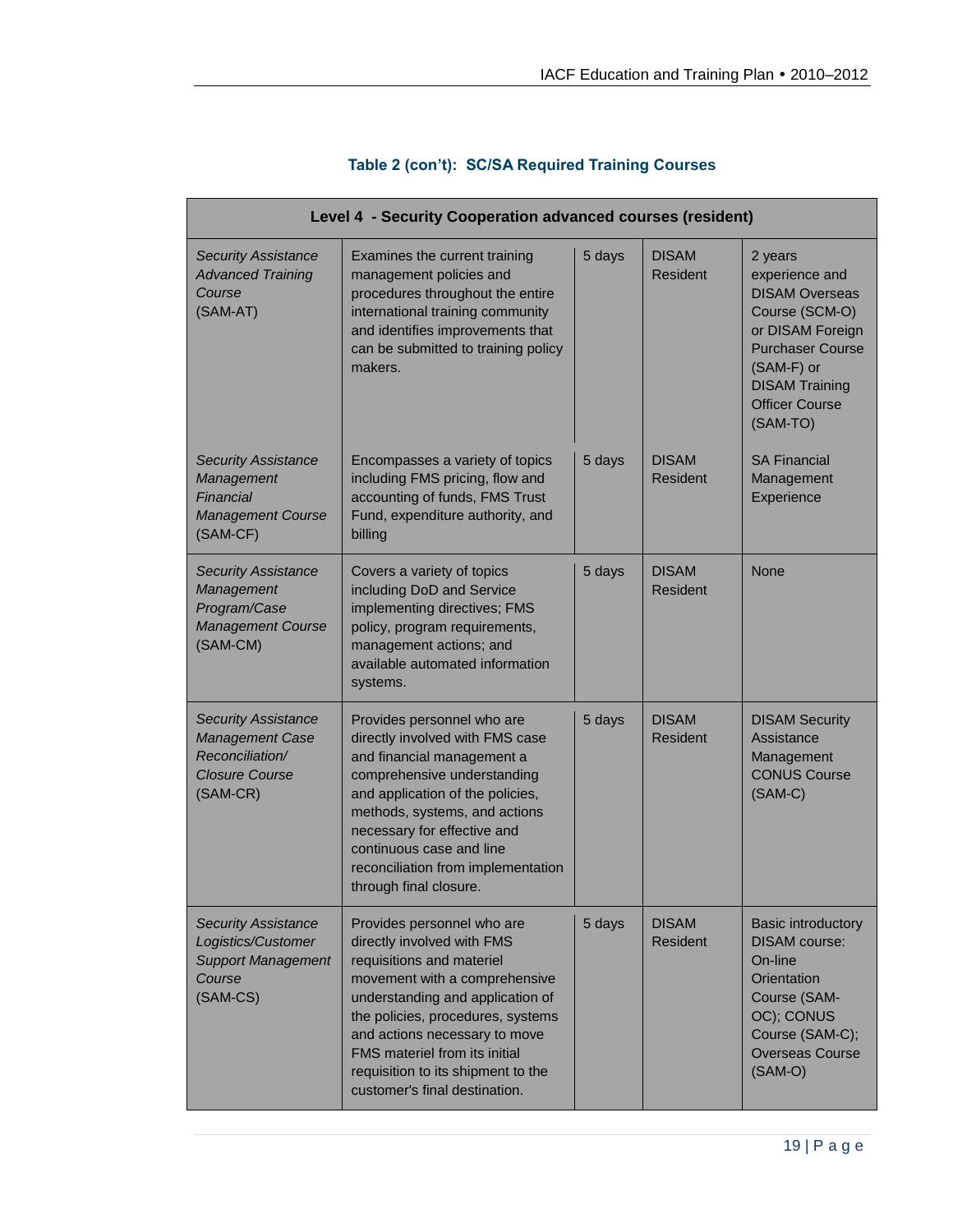#### **5.5.1 Civilian Development Education (CDE)**

CDE is dedicated to developing professionals who will collectively leverage their respective strengths to accomplish the Air Force Mission. The program includes in-residence Professional Military Education (PME) and long-term academic and experiential programs. The IACF DT ranks nominees, validates programs they should attend, and identifies potential follow-on assignments. CDE applicants are considered for educational opportunities as detailed below in Table 3.

| <b>Intermediate Developmental</b><br><b>Education (IDE):</b>                                             | <b>Senior Developmental</b><br><b>Education (SDE):</b>                                            | <b>Strategic Leadership</b><br><b>Education (Levels I-III):</b>   |
|----------------------------------------------------------------------------------------------------------|---------------------------------------------------------------------------------------------------|-------------------------------------------------------------------|
| Air Command & Staff College<br>(ACSC) In residence                                                       | AF Institute of Technology (AFIT)                                                                 | (I) Air Force Civilian Leadership<br>Course                       |
| Air Command & Staff College<br>Distance Learning (ACSC-DL)<br>Master's Degree                            | <b>AF National Laboratories</b><br><b>Technical Fellowship Program</b><br>(AF-NLTFP)              | (I) Executive Development Seminar<br>(OPM)                        |
| AF Institute of Technology (AFIT)                                                                        | Air War College (AWC)                                                                             | (I) Leadership Assessment<br>Program II (OPM)                     |
| AF Legislative Fellows Program<br>(HILL)                                                                 | Alfred P. Sloan Fellows, MIT<br>Sloan School of Management<br>(MIT)                               | (I) Leadership Challenge Program II                               |
| <b>AF National Laboratories</b><br>Technical Fellowship Program<br>(AF-NLTFP)                            | Defense Senior Leader<br>Development Program (DSDLP)                                              | (II) Enterprise Leadership Seminar<br>(ELS)                       |
| <b>DoD Executive Leadership</b><br>Development Program (ELDP)                                            | Excellence in Government (EIG)<br>and E-Gov Fellows (E-GOV)                                       | (II) Leadership Enhancement<br>Program (LEP-CCL)                  |
| Harvard JFK School of<br>Government University (HARV)                                                    | Harvard JFK School of<br>Government (HARV)                                                        | (II) National Security Management<br>Course                       |
| Master's Degree                                                                                          | Industrial College of the Armed<br>Forces -Senior Acquisition<br>College (ICAF-SAC)               | (III) Leadership for a Democratic<br>Society (LDS)                |
| Public Policy Program, Princeton<br>Woodrow Wilson School of<br>Public & International Affairs<br>(PRIN) | Master's Degree                                                                                   | (III) Seminar XXI (Sem XXI-MIT)                                   |
|                                                                                                          | Public Policy Program, Princeton<br>Woodrow Wilson School of<br>Public & Internt'l Affairs (PRIN) | (III) Senior Executive Fellows (SEF-<br>HARVARD)                  |
|                                                                                                          | RAND Fellowship Program                                                                           | (III) Senior Management Course in<br>National Security (SMCNS-GW) |
|                                                                                                          | Stanford Sloan Program,<br>Stanford Grad School of<br><b>Business (STAN)</b>                      |                                                                   |

#### **Table 3: Civilian Development Education**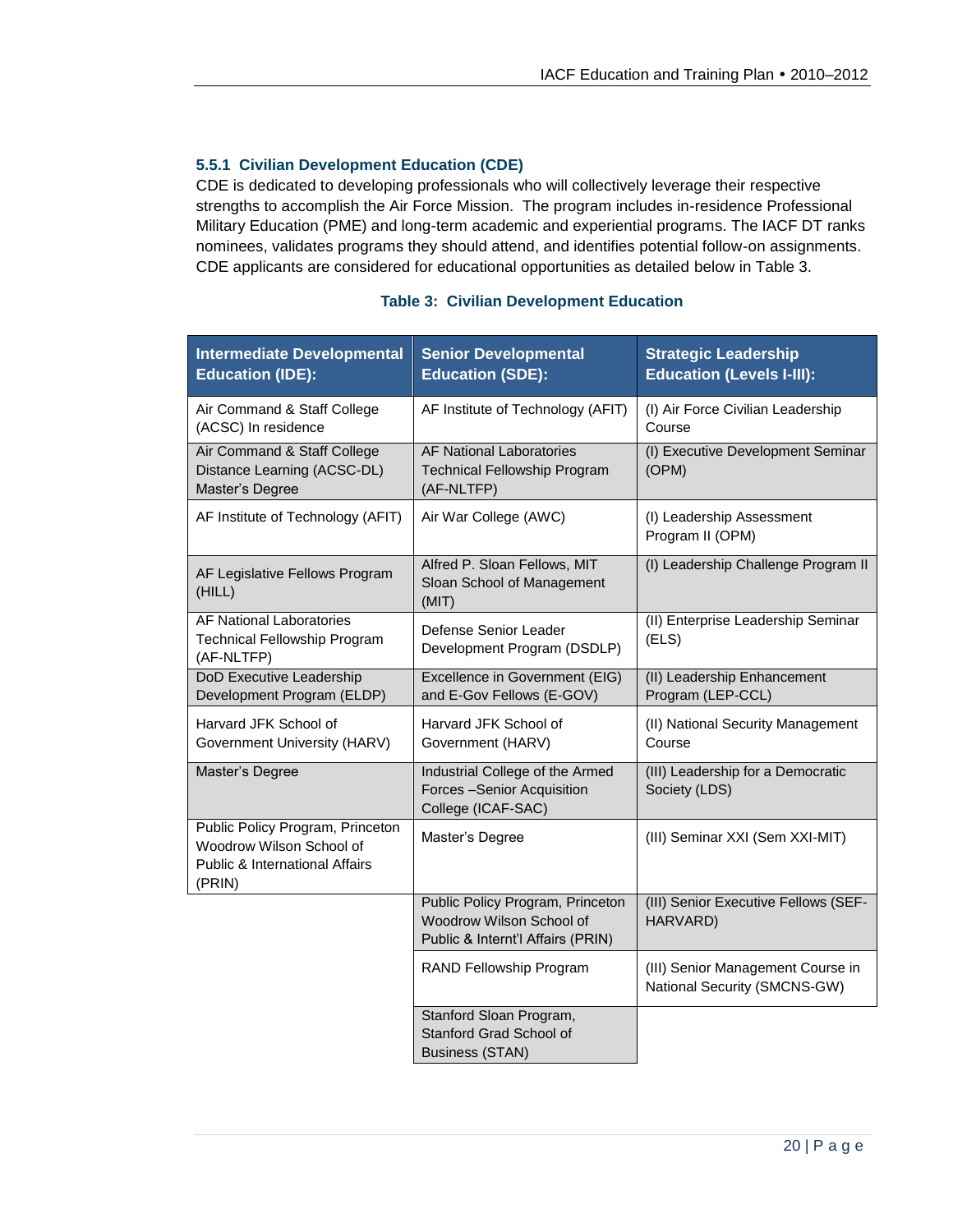#### **5.5.2 Intermediate Developmental Education (IDE) Programs**

Directed at the Operational Level of development, IDE is designed to develop broader experiences and increased responsibility within a related family of skills, in preparation for an assignment outside of or within an individual's career field. Basic eligibility is civilians in permanent grades GS-12/13, two years Air Force civil service, and a Bachelor's degree. Applicants must have 12 months minimum time in current position.

**Air Command and Staff College (ACSC) In residence:** The objective is to educate mid-career officers and civilians to lead in developing, advancing, and applying air and space power across the spectrum of service, joint, and combined military operations. Basic eligibility is civilians in GS-12 or 13 with a Bachelor's degree. Ideal candidates should demonstrate outstanding potential for senior command and staff positions; preferably have six years or less service in grades GS-12/13.

**Air Command and Staff College Distance Learning (ACSC-DL) Master's Program:** The objective is to educate mid-career civilians to lead in developing, advancing, and applying air and space power across spectrum of service, joint, and combined military operations. Basic eligibility is civilians in permanent grades GS-12/13, two years Air Force civil service, and a Bachelor's degree. Individuals with either a Master's Degree or have completed Intermediate Developmental Education (IDE) to include ACSC may apply. However, individuals that have completed both a Master's Degree and IDE may not. Air National Guard (ANG) and Air Reserve Technicians (ART) are not eligible to apply in this nomination call and must apply through their command.

**AF Institute of Technology (AFIT):** Provides defense-focused graduate and professional continuing education and research to sustain the technological supremacy of America's air and space forces. AFIT accomplishes this mission through three distinct programs: Graduate Logistics Management Program, Graduate Engineering Management Program, and Graduate Information Resource Management. Basic eligibility is civilians in permanent grades GS-12-15, two years Air Force civil service, and a Bachelor's degree. Applicants must have 12 months minimum time in current position.

**AF Legislative Fellows Program**: Gain a hands-on understanding of how the Legislative Branch works and how Congressional decisions affecting federal agencies' programs are made and to apply knowledge and skills learned on the Hill in a headquarters legislative position. Basic eligibility is GS-13, by exception GS-12; must have a Master's degree and a minimum two years service in the Executive Branch. Ideal candidates should demonstrate outstanding potential for leadership roles, ability to work complex issues in an unstructured work environment, possess ability to initiate work and to work independently, and demonstrate interest in legislative procedures, practices, and techniques.

**AF National Laboratories Technical Fellowship Program (AF-NLTFP):** To meet AF nuclear experience requirements by developing a cadre of nuclear-experienced personnel to shape and influence a future flexible and responsible nuclear force. Basic eligibility is civilians in permanent grades GS-12-15, two years Air Force civil service, and a Master's degree. Applicants must have 12 months minimum time in current position. For permanent GS 14-15 applicants, completion of intermediate or senior level professional military education by any method is required.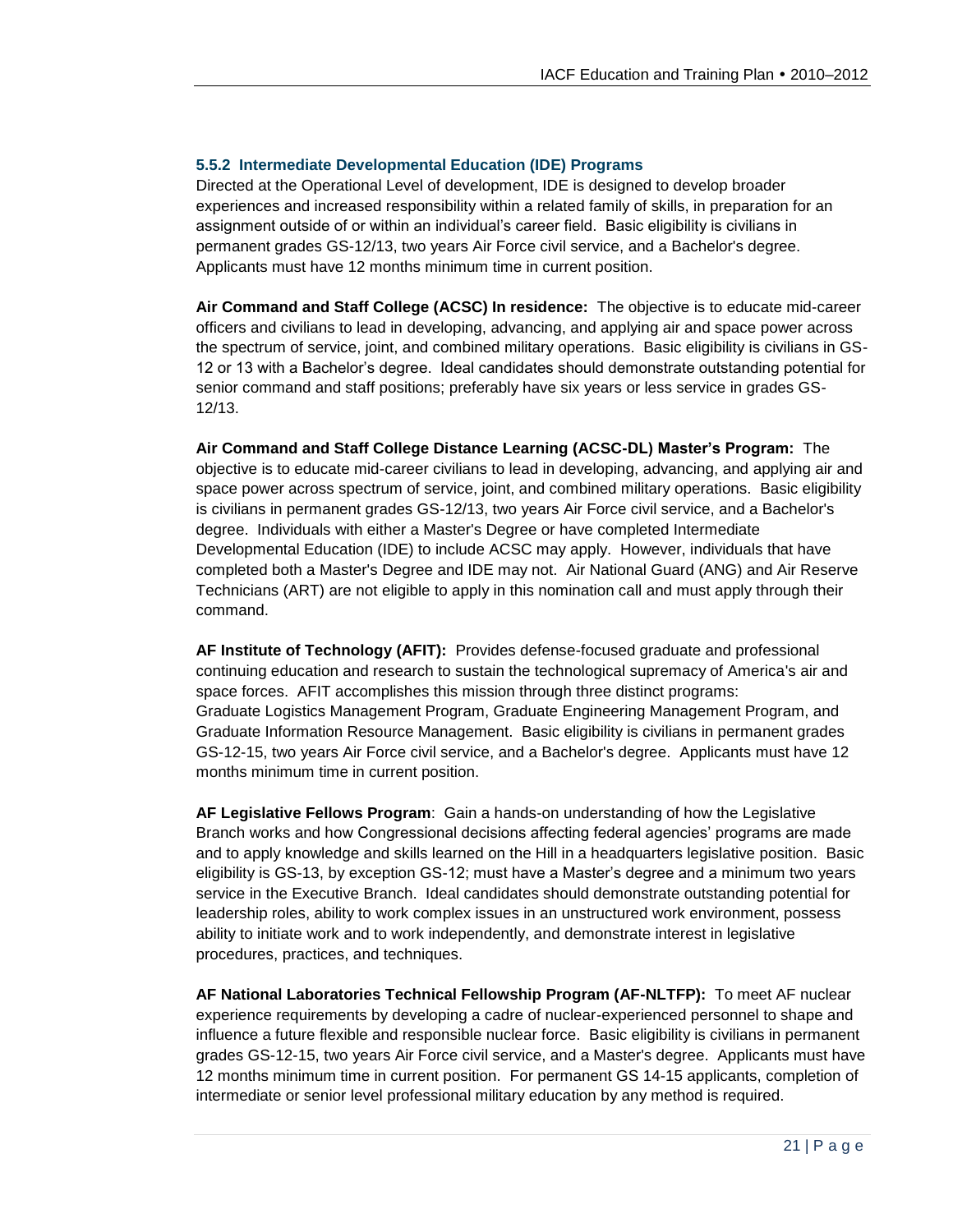**Department of Defense Executive Leadership Development Program (ELDP):** Part-time program that requires 55-60 days TDY over a 10-month period. PCS travel will not be required. Provides overview of the joint mission and promote greater understanding of the DoD organization, operations and culture; gain knowledge about the war fighter, mission and accomplishments, resources, and operational environment through immersion field deployments; emphasize problem analysis, solution development, and coordination with a focus on team building, communication, and management skill development; and present external dimensions that influence DoD. Basic eligibility is for permanent GS-12 or 13's, a minimum of three years experience as a career employee, and a Bachelor's degree. Ideal candidate must demonstrate history of superior or exceptional performance and have completed SOS, ACSC, or AWC by seminar, correspondence, or in-residence.

**Harvard University, John F. Kennedy School of Government:** Strengthens policy analysis and management skills for mid-career professionals. Basic eligibility is civilians in permanent grades GS-12-15, two years Air Force civil service, and a Bachelor's degree. Applicants must have 12 months minimum time in current position. For permanent GS 14-15, completion of intermediate or senior level PME by any method.

**Master's Degree:** Accredited University chosen by student; chosen by student but must be approved by Career Field and Developmental Team – Technical degrees will not be approved. Transcripts and GMAT or GRE scores must accompany CDE nomination package. Scores over 5 years will not be accepted.

**Public Policy Program, Princeton Woodrow Wilson School of Public & International Affairs (PRIN):** Basic eligibility is civilians in permanent grades GS-12-15, 2 years Air Force civil service, and a Bachelor's degree. Applicants must have 12 months minimum time in current position.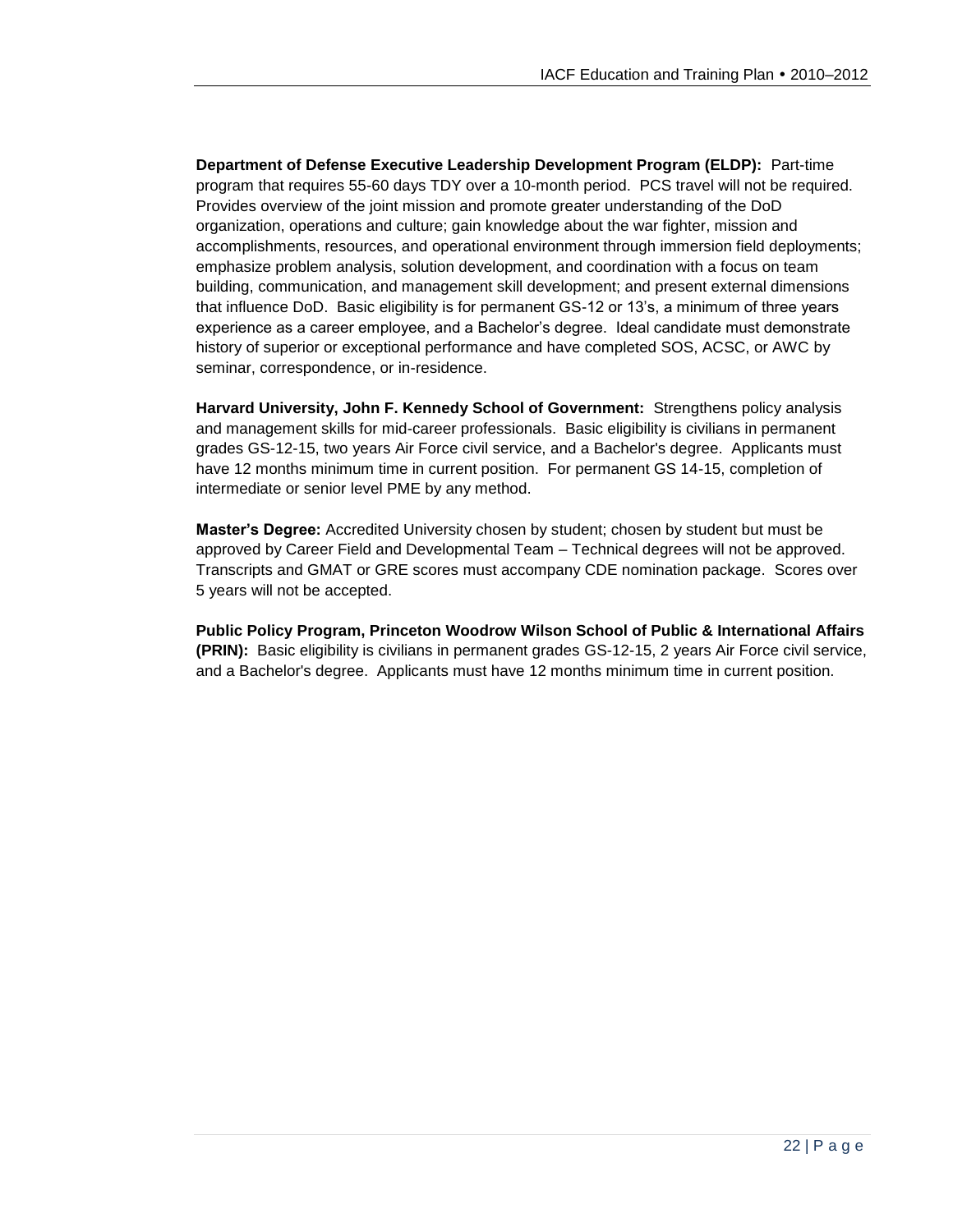#### **5.5.3 Senior Developmental Education (SDE) Programs**

Directed at those entering the Strategic Level of development, SDE is designed to develop a breadth of experience and developmental perspective necessary for an assignment outside of the individual's primary career field. Basic eligibility is civilians in permanent grades GS-14/15, two years Air Force civil service, and a Bachelor's degree. Completion of intermediate or senior level PME by any method. Applicants must have 12 months minimum time in current position.

**AF Institute of Technology (AFIT):** Provides defense-focused graduate and professional continuing education and research to sustain the technological supremacy of America's air and space forces. AFIT accomplishes this mission through three distinct programs: Graduate Logistics Management Program, Graduate Engineering Management Program, and Graduate Information Resource Management. Basic eligibility is civilians in permanent grades GS-12-15, two years Air Force civil service, and a Bachelor's degree. Applicants must have 12 months minimum time in current position.

**AF National Laboratories Technical Fellowship Program (AF-NLTFP):** To meet AF nuclear experience requirements by developing a cadre of nuclear-experienced personnel to shape and influence a future flexible and responsible nuclear force. Basic eligibility is civilians in permanent grades GS-12-15, two years Air Force civil service, and a Master's degree. Applicants must have 12 months minimum time in current position. For permanent GS 14-15 applicants, completion of intermediate or senior level professional military education by any method is required.

**Air War College (AWC):** Focus on military strategy/employment of air and space forces, including joint operations, in support of national security. Candidate must be a permanent GS-14- 15 with a Bachelor's Degree. Ideal candidate must have completed prior DE by correspondence or seminar program.

**Alfred P. Sloan Fellows, MIT Sloan School of Management (MIT):** To develop wisdom, skills, and confidence to lead organizations through complex changes, and develop a culture of teamwork; how to build them, excel with them, and harness them for maximum results. Participants leave the program with in-depth knowledge, a global perspective, a broader understanding of people and teams, the international network of a leader who has worked all over the world, and the deeply grounded confidence.

**Defense Senior Leader Development Program (DSLDP):** Premier civilian leader development program for the Department of Defense. DSLDP institutes a competency-based approach to the deliberate development of senior civilian leaders with the Enterprise-wide Perspective needed to lead organizations and programs, and achieve results in the Joint, interagency, and multi-national environments. Created in response to our changing environment, DSLDP is the successor program to the Defense Leadership and Management Program (DLAMP).

**Excellence in Government (EIG) and E-Government Fellows (E-GOV):** Strengthens the leadership skills of permanent GS-14 and GS-15 federal employees through a proven combination of innovative coursework, best practices benchmarking, challenging action-learning projects, executive coaching and government-wide networking. Learn best practices on topics such as the strategic use of technology, investment strategies, and operations across traditional organizational boundaries. In concert with private sector leaders who have served as public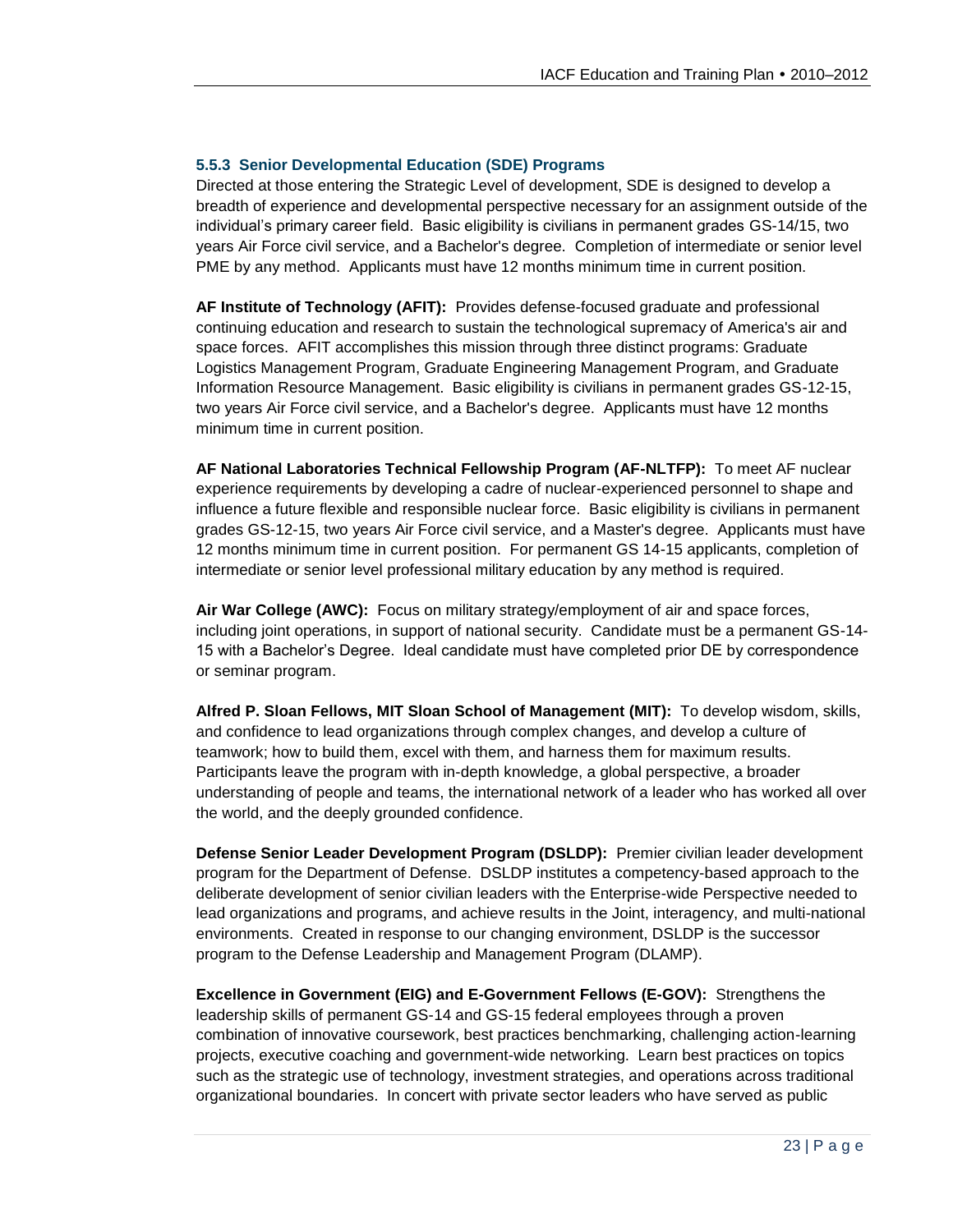officials, build the capacity of mid-level federal managers to lead organizations and produce results in their own organizations using actual mission issue projects. Ideal candidate would have strong operational background in functional area. Candidate must be a permanent GS-14-15 with a Master's degree, and must have completed prior DE by correspondence or seminar program.

**Harvard University, John F. Kennedy School of Government:** Strengthens policy analysis and management skills for mid-career professionals. Basic eligibility is civilians in permanent grades GS-12-15, two years Air Force civil service, and a Bachelor's degree. Applicants must have 12 months minimum time in current position. For permanent GS-14-15, completion of intermediate or senior level PME by any method.

**Industrial College of the Armed Forces (ICAF):** Focuses on the resources component of national security strategy—future joint utility a prime consideration. Must demonstrate outstanding potential for senior command and staff positions and highly experienced in the design and resourcing of different facets of national security. Candidate must be a permanent GS-14-15 with a Bachelor's degree. Ideal candidate must have completed prior DE by correspondence or seminar program.

**Industrial College of the Armed Forces – Senior Acquisition Course (ICAF-SAC):** Focuses on the resources component of national security strategy—future joint utility a prime consideration. Demonstrate outstanding potential for senior command and staff positions and highly experienced in the design and resourcing of different facets of national security. Candidate must be a permanent GS-14-15 with a Bachelor's degree. Ideal candidate must have completed prior DE by correspondence or seminar program.

**Master's Degree:** Accredited University chosen by student; chosen by student but must be approved by Career Field and Developmental Team – Technical degrees will not be approved. Transcripts and GMAT or GRE scores must accompany CDE nomination package. Scores over 5 years will not be accepted.

**Public Policy Program, Princeton Woodrow Wilson School of Public & International Affairs (PRIN):** Basic eligibility is civilians in permanent grades GS-12-15, two years Air Force civil service, and a Bachelor's degree. Applicants must have 12 months minimum time in current position.

**RAND Fellowship Program:** Employs advanced research techniques while working on USAFsponsored research. Ideal candidate would have strong operational background in functional area. Candidate must be a permanent GS-14-15 with a Master's degree. Ideal candidate must have completed prior DE by correspondence or seminar program.

**Stanford Sloan Program, Stanford Graduate School of Business:** Provides a framework for success in the changing global business environment. Program provides a quantitatively analytical approach and an intensive study of individual and group behavior. Candidate must be a permanent GS-14-15 with a Bachelor's degree. Ideal candidate must have completed prior DE by correspondence or seminar program.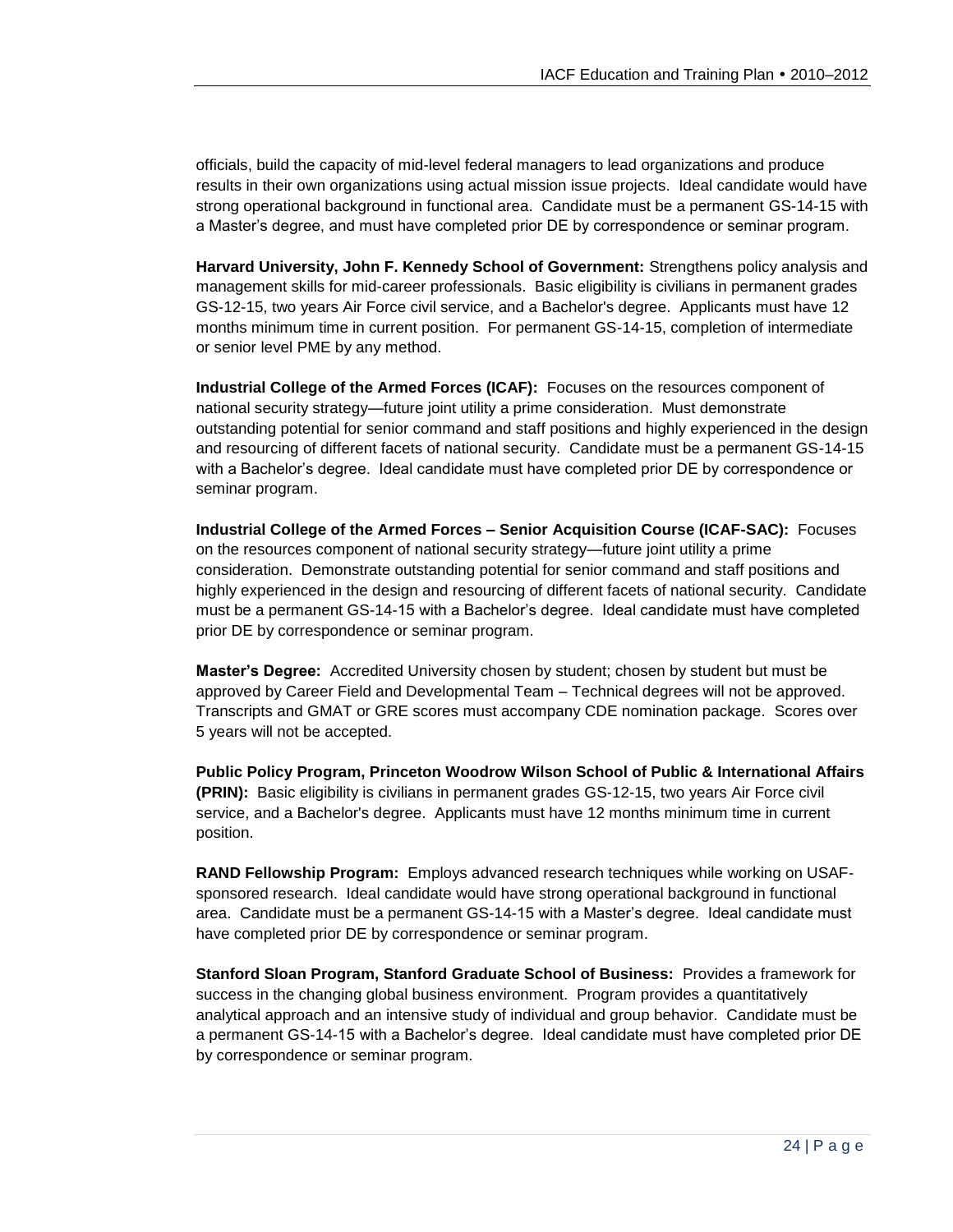#### **5.5.4 Strategic Leadership Education Courses**

Focus on developing senior leaders to become better skilled at leading large organizations or systems through effective organizational competency skills to include: technical competence on force structure and integration and on unified, joint, multinational, and interagency operations.

**Level I:** Basic eligibility is civilians in permanent grades GS-14/15, two years Air Force civil service, and a Bachelor's degree. Completion of IDE/SDE by any method is also required.

**Air Force Civilian Leadership Course:** Intense one-week course covering various aspects of leadership, including: leading people; workforce generational diversity; leadership coaching; problem solving and decision making; collaborative conflict management and creativity.

**Executive Development Seminar (OPM Course):** Intense two week course to help develop essential leadership skills for upper-level management and acquire a big-picture perspective. Students will also learn to lead change by examining structure, strategy, and policy.

**Leadership Assessment Program II (OPM Course):** Five day seminar designed to help move into a leadership role or support in the initial phase of a management career and new insights into leadership strengths and areas for improvement.

**Leadership Challenge Program II:** Three day course structured to help prepare participants who already have significant challenges in an organization undergoing change.

**Level II:** Civilians in permanent grades GS-15, two years Air Force civil service, and a Bachelor's degree. Completion of IDE/SDE by any method is also required.

**Enterprise Leadership Seminar (ELS):** Six day course providing a collaborative and powerfully engaging opportunity for Air Force senior leaders to increase their effectiveness with the Washington area of responsibility. Heightens awareness and deepens personal insights related to the Air Force enterprise, business transformation, human resources, and financial management.

Leadership Enhancement Program (LEP-CCL): Five day course using self-awareness tools and activities to enhance individual leadership capabilities. Provides strategies for continuous development through extensive assessment, group discussions, self-reflection, small group activities, and personal coaching.

**National Security Management Course:** Two week course examining current issues impacting national security; explores the national security decision making process; considers the fundamental framework of national security policy and strategy; and discusses the range of external factors that will affect the national security management agenda.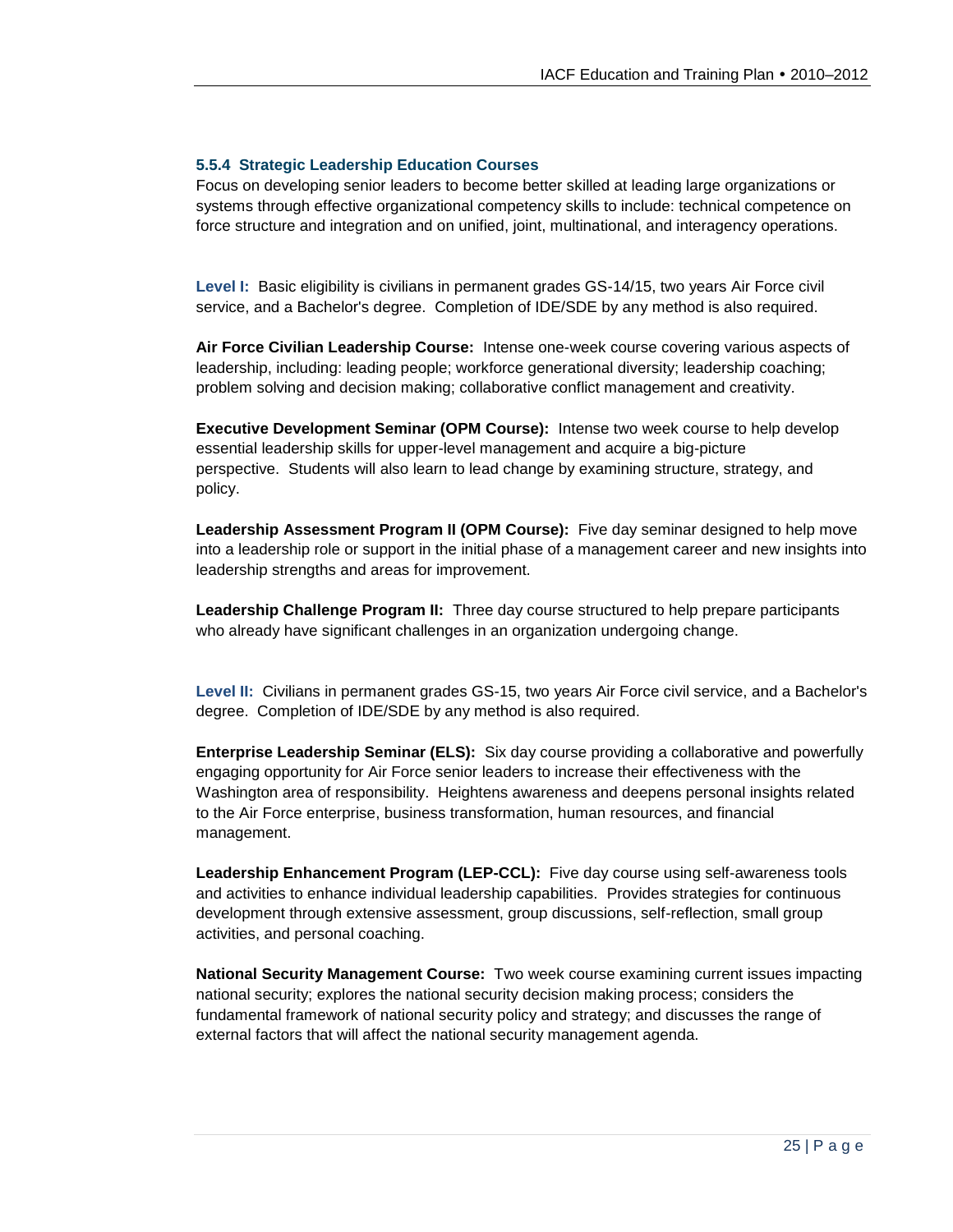**Level III:** Civilians in permanent grades GS-15, two years Air Force civil service, and a Bachelor's degree. Completion of IDE/SDE by any method is required.

**Leadership for a Democratic Society:** Twenty day course preparing future executives to excel in a 21st century world while remaining connected to the Constitutional principles forged in the 18th century. Builds knowledge/skills in personal leadership, transforming public organizations, policy framework in which government leadership occurs, and broad global issues that shape government agendas.

**Seminar XXI (Sem-XXI-MIT):** Fifteen day course to be completed over a 9 month period. Provides future national security policy leaders of enhanced analytic skills for understanding foreign countries and the relations among them. Explores key policy issues by examining countries and problems critical to American interests through a variety of paradigmatic lenses.

**Senior Executive Fellows (SEF-Harvard):** Twenty day course providing a strategic approach and framework to problem solving for issues in the Federal sector. Provides different ways of looking at common organizational problems and challenges and exposes participants to a wide range of possible solutions.

**Senior Management Course in National Security (SMCNS-GW):** Twenty day course examining the forces that influence U.S. defense decision-making, the interagency process, the wider policy community, and threats in the international arena. Focuses on three critical areas: Defense management skills, foundational knowledge, and understanding of key issues.

*For further information on Strategic Leadership, please visit: [https://gum.afpc.randolph.af.mil/cgi](https://gum.afpc.randolph.af.mil/cgi-bin/askafpc.cfg/php/enduser/ps_site_map.php?pid=3351&cid1=3368&cid2=3379)[bin/askafpc.cfg/php/enduser/ps\\_site\\_map.php?pid=3351&cid1=3368&cid2=3379](https://gum.afpc.randolph.af.mil/cgi-bin/askafpc.cfg/php/enduser/ps_site_map.php?pid=3351&cid1=3368&cid2=3379)*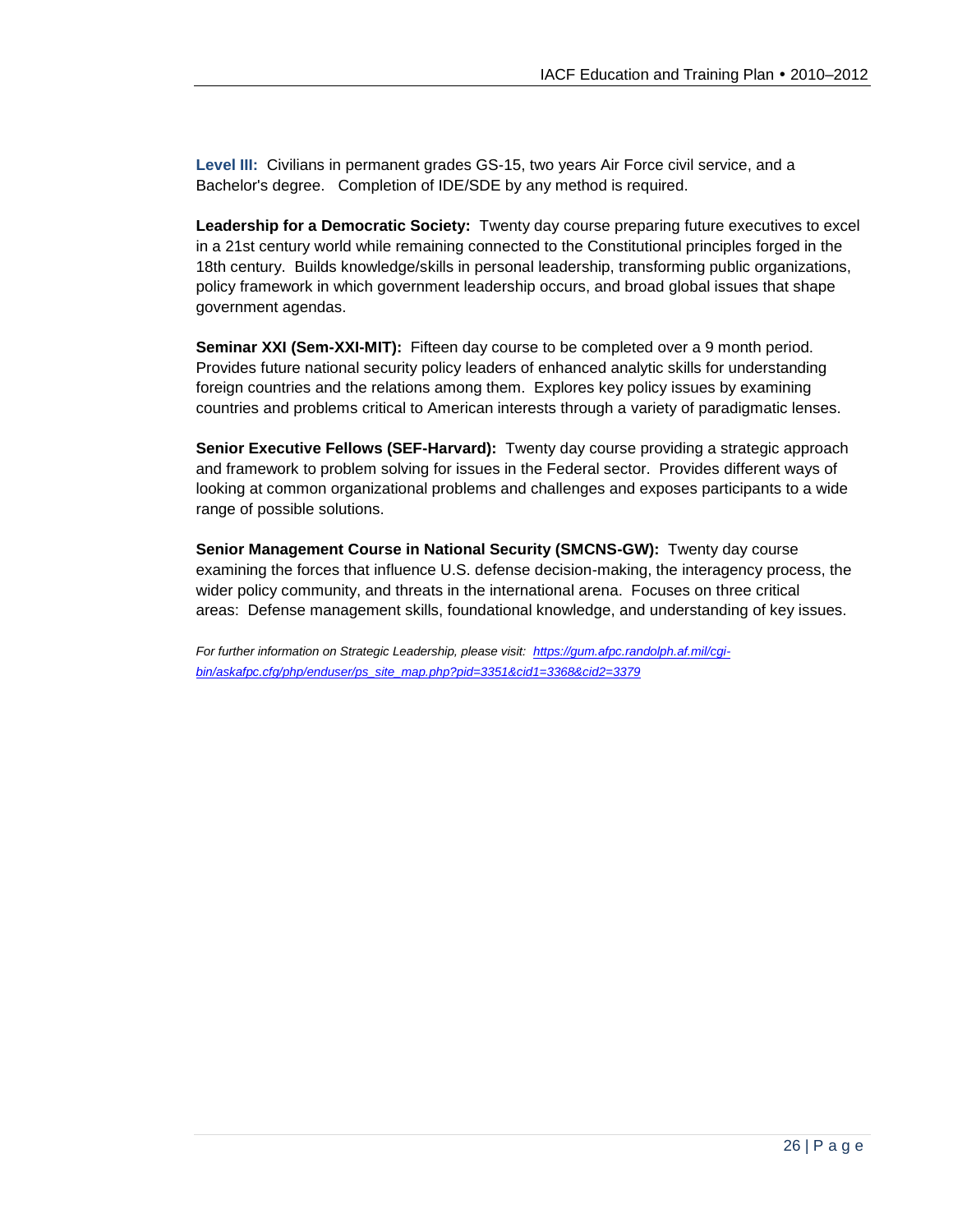#### **5.5.5 Additional Career Development Programs**

IA team members are encouraged to participate in the following education, training, or assignment experience opportunities. For more information about these programs, please visit: [http://www.safia.hq.af.mil/workforceinitiatives/careerdevelopmentprograms.asp;](http://www.safia.hq.af.mil/workforceinitiatives/careerdevelopmentprograms.asp) contact the Career Field Team (CFT) at (210) 565.1758 (DSN 665); or e-mail: [afpc.dpidc@randolph.af.mil](mailto:afpc.dpidc@randolph.af.mil)

**Air War College (AWC) Distance Learning:** Focus on military strategy/employment of air and space forces, including joint operations, in support of national security. The Civilian Force Development Panel opened a window of eligibility for GS-14s to attend Air War College (AWC) by correspondence. All interested team members must meet AWC requirements to complete the course within 36 months.

**Career Broadening Cross-functional Assignments:** This unique assignment experience is a critical part of implementing force development and will expose IA team members to the diverse AF missions of other Career Fields, and prepare them for senior leadership positions. If you are interested in competing for a cross-functional assignment, you should include a cross-functional assignment request with your CDP. These assignments will be established for a period not to exceed 30 months, Permanent Change of Station costs will be covered and a mobility agreement will be required. Candidates vectored for cross-functional opportunities may be placed via management reassignment.

**Career Broadening Program:** Structured developmental opportunities that broaden and enhance leadership skills of high-potential employees. It is a highly competitive program aimed to develop and help shape our workforce to meet the next generation of civilian leadership needs. The program targets current permanent AF employees, primarily at the permanent GS-12 through GS-14 grade levels. Career broadening positions are temporary in nature; assignments typically range from 24-30 months but may be up to 36 months.

**Civilian Acculturation Leadership Training (CALT):** Introduces Air Force civilians to the Air Force culture and prepares them for future leadership, managerial and supervisory roles. The CALT Program is patterned after the Officer Training School (OTS) curriculum, providing a unique in-residence experience focused on AF culture, missions and the significant role leaders play in the Air Force's overall success. The curriculum parallels the leadership modules taught at OTS and includes team-building exercises, some outdoor activities, simulation exercises, and time for personal health and wellness to help maintain a level of physical fitness. This is an intensive leadership development program and will entail outside reading and projects.

**Civilian Strategic Leader Program (CSLP):** Identifies high potential civilian members for Senior Leader positions. CSLP gives the Air Force corporate oversight to what we value most in leaders and provides the process to ensure the AF develops people effectively. The program is open to GS 14-15s who meet certain eligibility requirements.

**Civilian Tuition Assistance Program (CTAP):** Civilian tuition assistance is available to IA team members for mission-related education and training. Civilians assigned to IACF centrally managed positions or eligible for such positions are qualified to apply. The CTAP allows team members to initiate requests for specific courses at the institution of their choice and attend on a voluntary, off-duty basis. Courses must be related to the job or the mission of the organization,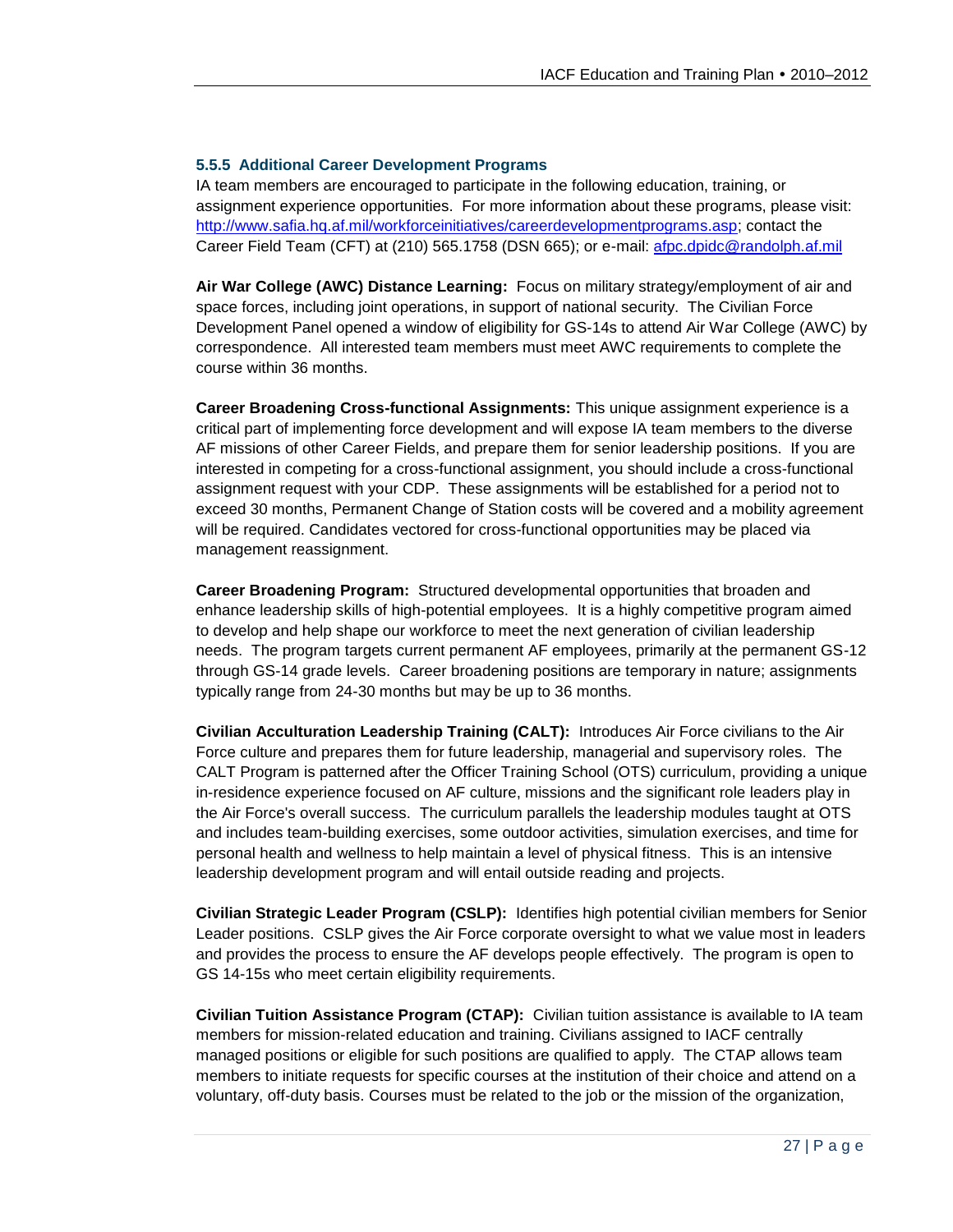improve individual or organizational performance, and assist an agency in achieving performance goals. The CFMT will determine whether courses selected are mission or job-related. Tuition assistance will not be provided for courses at the post-masters level or at a level lower or equal to a degree already attained. The standard rate of 75 percent of tuition costs will apply. Funding is limited and submission of a mission-related request for tuition assistance does not mean automatic approval. Eligible team members will not receive funding until a SF-182 has been approved by the CFMT.

**Executive Core Qualifications (ECQ) Writing Course: D**esigned to teach attendees the critical aspects of the SES application process and its writing components, to include: Compose extraordinary Executive Federal Resumes, writing outstanding profile statements-at the executive level, create attention-getting cover letters for SES application packages, write robust ECQs, and understand how to address and write powerful and effective technical qualifications.

**Leadership and Management Certification Program:** Training funds are available for Leadership and Management courses offered through the Office of Personnel Management (OPM) and equivalent vendors contracted by the Air Force Personnel Center. IA team members must submit course requests to the IA CFMT for consideration. (Please contact CFMT for a list of applicable courses)

**Senior Executive Assessment Program (SEAP):** Intensive five-day program designed to analyze individual performance on selected competencies from all Executive Core Qualifications (ECQs) to include: leading change, leading people, being results driven, business acumen, and building coalitions/communications. The program also provides a confidential executive coaching session to review assessment and develop an improvement plan.

**Squadron Officer School (SOS):** The purpose of SOS is to improve the professional competence of company grade officers and civilians and lay the foundation for critical thinking about air and space power. Students will improve their ability to lead, follow and build military teams. Basic eligibility is AF civilians in permanent grades GS 09-12, two years federal civil service, and a Bachelor's degree.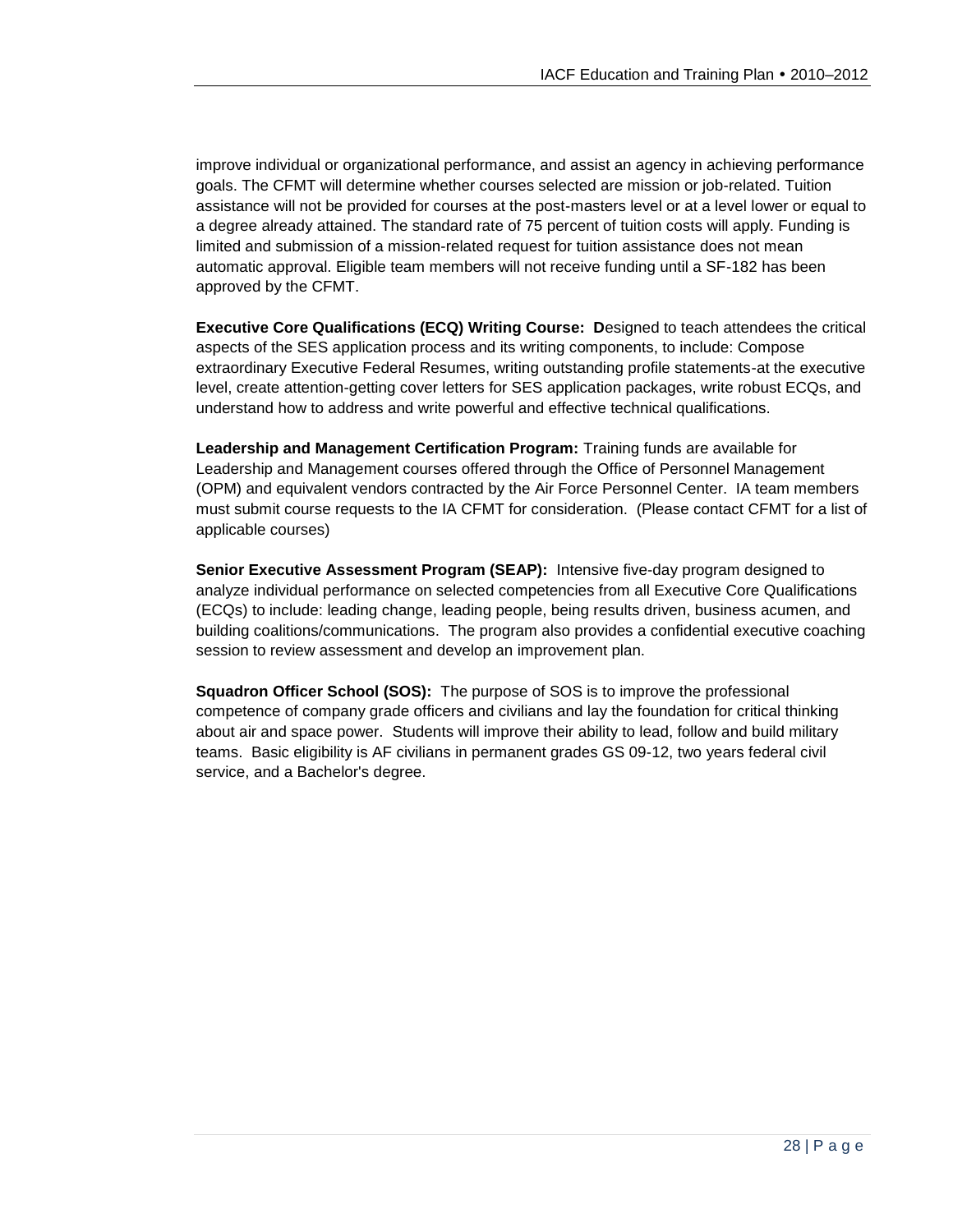#### **5.5.6 IA Specific Professional Development Opportunities**

#### **5.5.6.1 Global Master of Arts Program (GMAP) II**

GMAP II is sponsored by the Defense Security Cooperation Agency (DSCA) in partnership with Tufts University's The Fletcher School to provide a graduate-level degree program to civilian employees and military members serving in international affairs.

GMAP II is designed for Foreign Military Sales (FMS) admin-funded mid-level managerial and professional personnel (civilian and military) within the Security Cooperation Arena.

The purpose of this program is to improve the quality and professionalism of the International Affairs Workforce, grow the leadership of tomorrow, and build personal relationships among midlevel management throughout DSCA, the Military Departments (MILDEPS), other federal agencies, international FMS customers, and defense industry organizations.

The GMAP II is a 12-month program that culminates in a Master of Arts degree. The program combines three two-week residency sessions with state-of-the-art internet-based courses of study. The one-year program is presented in trimester form with three courses presented the first and second trimesters, and two courses plus a thesis in the third trimester. PCS travel will not be required. Students will continue to work from their home stations/countries. Two mandatory twoweek sessions in residence will be conducted at The Fletcher School outside Boston, MA and one other two-week residency will be conducted at another location determined by The Fletcher School. The program is part time and takes on average 20 hours per week of study in addition to the student's regular workload.

| <b>GMAP II General Timeline:</b>                                    |                 |  |  |
|---------------------------------------------------------------------|-----------------|--|--|
| <b>September</b><br>Application deadline                            |                 |  |  |
| <b>October</b><br>AF students selected by AF committee              |                 |  |  |
| January<br>Final selection by Tufts University                      |                 |  |  |
| <b>February</b><br>Students and organizations notified of selection |                 |  |  |
| March                                                               | Term one begins |  |  |

*For further information regarding the program and up-to-date deadlines, please visit: <http://www.safia.hq.af.mil/workforceinitiatives/gmapoverview.asp>*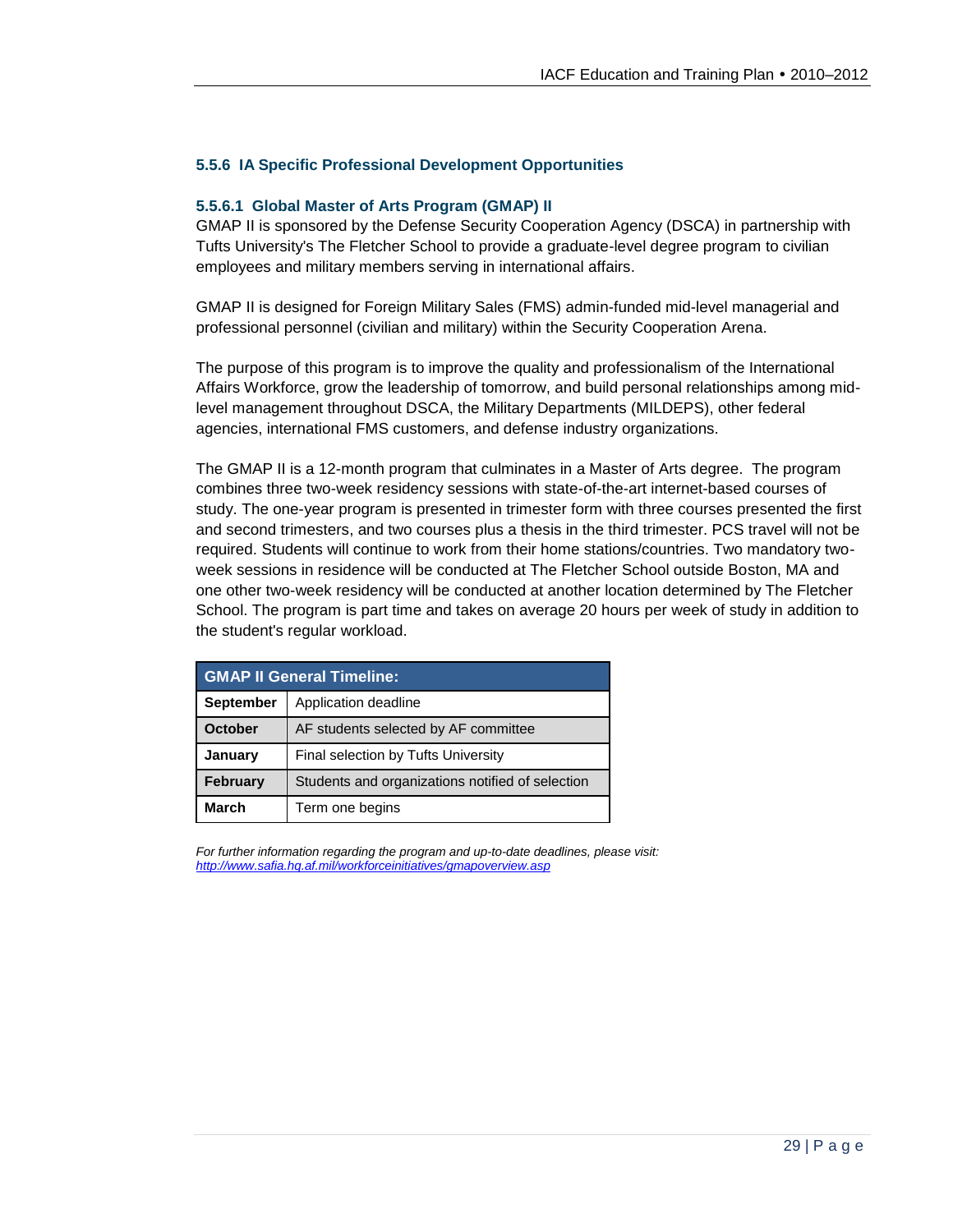#### **5.5.6.2 IA Certification Program (IACP)**

The Department of Defense International Affairs, Certification and Career Guidelines establishes the requirement for each DoD component to develop and implement a program leading to the professional certification of all employees identified as members of the IA workforce. Workforce members are required to meet the mandatory standards of education, training, and experience in order to achieve each of three levels of certification.

The IACP allows personnel working throughout the IA community to apply for and receive certification. All Air Force applicants must meet the mandatory standards of experience and training and desired standards of education requirements (Table 5) for an IACP Level I, II, or III certification. The IACP Review Board meets annually in February, June, and October to review applications.

#### **Level I: Basic or Entry**

Level I standards are designed to establish fundamental qualifications and expertise in the individual's IA career. Development at Level I provides a foundation for career progression and is designed to prepare qualified and motivated personnel for positions of increasing responsibility. Level I individuals should be exposed to IA functions and the roles of its various specialized areas. In addition to participating in education and training courses, it is extremely beneficial for individuals to develop enhanced capabilities through structured on-the-job rotational assignments among a variety of functional offices.

#### **Level II: Intermediate or Journeymen**

At Level II, specialization is initially emphasized. Development continues, including rotational assignments, but the responsibilities and lengths of time an individual spends in each position generally increase. While specialization is emphasized at the beginning of this level, the individual should later begin to broaden his or her background toward a more general expertise in the overall process of IA management. Development normally involves establishing a good foundation of experience in the employee's primary specialty followed by multi-functional experience accomplished by lateral movement to a related IA specialty.

#### **Level III: Advanced or Senior**

At Level III, individuals should have completed all mandatory training and education requirements (or equivalents) of that level, and should have advanced through a career pattern that has given him or her depth of knowledge in one or more primary functional areas and a breadth of knowledge across the entire spectrum of IA.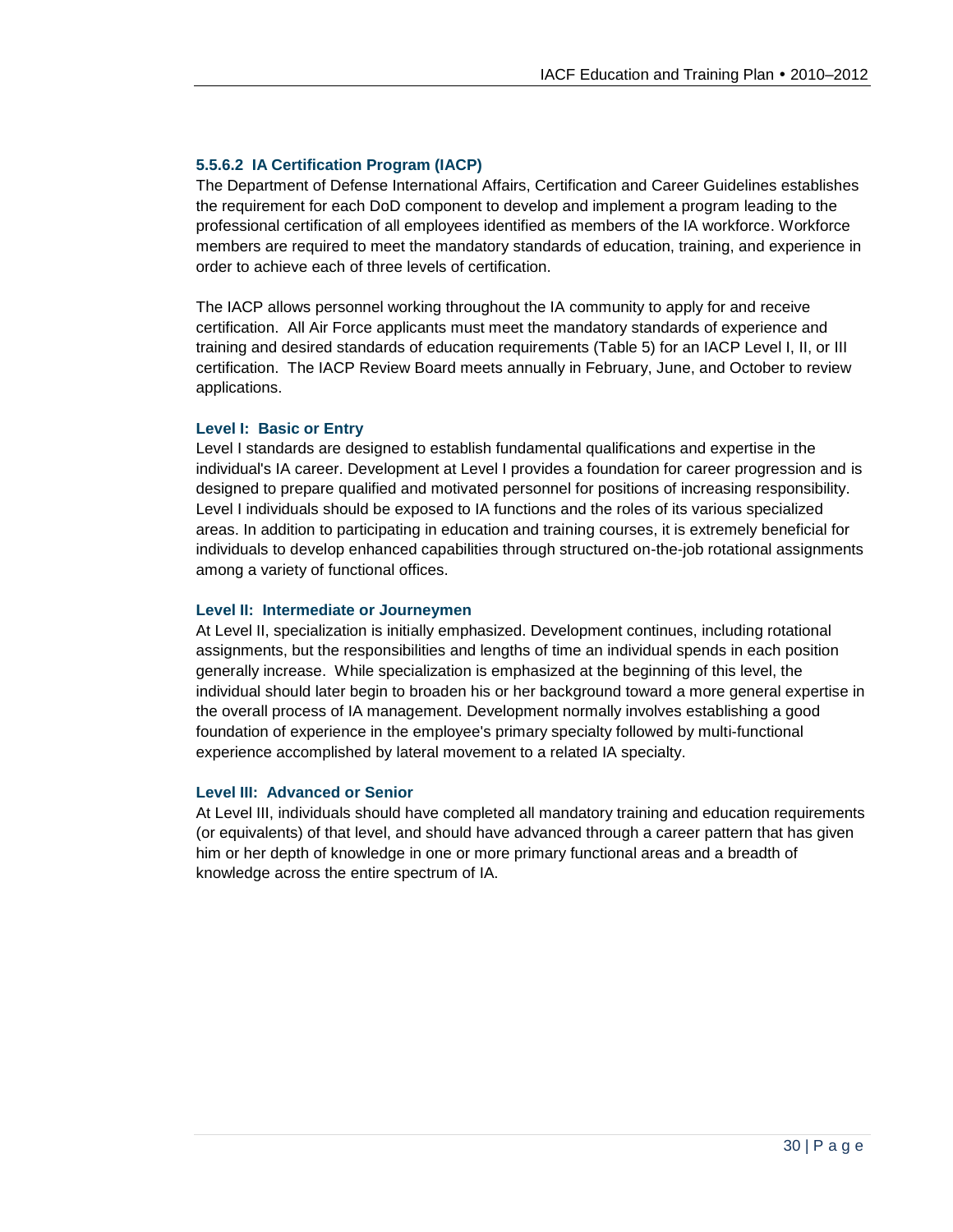| <b>LEVEL I</b>                                      |                                                     |  |  |
|-----------------------------------------------------|-----------------------------------------------------|--|--|
| <b>Expected Grade</b>                               |                                                     |  |  |
| GS-05 through GS-11<br>O-1 through O-3              | E-3 through E-5                                     |  |  |
| <b>Experience (Required)</b>                        |                                                     |  |  |
| Two years of IA experience                          |                                                     |  |  |
| <b>Training (Required)</b>                          | <b>Education (Desired)</b>                          |  |  |
| • International Programs Security Requirement       | • Baccalaureate degree with a minimum of 24         |  |  |
| Course (IPSR)                                       | undergraduate or 12 graduate semester hours in      |  |  |
| • One introductory functional development course in | a relevant concentration area                       |  |  |
| primary area of expertise                           |                                                     |  |  |
| • One introductory functional development course in |                                                     |  |  |
| any area of choice                                  |                                                     |  |  |
| • One introductory Security Cooperation course      |                                                     |  |  |
| <b>LEVEL II</b>                                     |                                                     |  |  |
| <b>Expected Grade</b>                               |                                                     |  |  |
| GS-11 through GS-14<br>O-3 through O-5              | E-5 through E-9                                     |  |  |
| <b>Experience (Required)</b>                        |                                                     |  |  |
| Four years of IA experience                         |                                                     |  |  |
| <b>Training (Required)</b>                          | <b>Education (Desired)</b>                          |  |  |
| • All courses required for Level I Certification    | • Baccalaureate degree with a major or equivalent,  |  |  |
| • One intermediate functional development course    | or a combination of courses of at least 24 hours    |  |  |
| in primary area of expertise                        | ■ 12 semester hours in one of the above             |  |  |
| • One introductory functional development course in | disciplines and 12 semester hours in                |  |  |
| second area of expertise                            | statistics/quantitative methods; or                 |  |  |
| • One intermediate or specialized Security          | • Combination of education and experience--         |  |  |
| Cooperation course                                  | courses equivalent to a major, or a combination     |  |  |
| • One leadership or management course at least 24   | of related courses totaling at least 24 hours, plus |  |  |
| hours in length                                     | appropriate experience or additional education      |  |  |
| <b>LEVEL III</b>                                    |                                                     |  |  |
| <b>Expected Grade</b>                               |                                                     |  |  |
| GS-14 and above<br>O-4 through O-6                  | E-9 and above                                       |  |  |
| <b>Experience (Required)</b>                        |                                                     |  |  |
| Six years of IA experience                          |                                                     |  |  |
| <b>Training (Required)</b>                          | <b>Education (Desired)</b>                          |  |  |
| • All courses required for Level I and II           | • Baccalaureate degree with a major or equivalent,  |  |  |
| • One advanced functional development course in     | or a combination of at least 24 hours total         |  |  |
| primary area of expertise                           | ■ 12 semester hours in one of the above             |  |  |
| • One intermediate functional development course    | disciplines and 12 semester hours in                |  |  |
| in second area of expertise                         | statistics/quantitative methods; or                 |  |  |
| • One advanced or specialized Security              | • Master's degree (relevant to position)            |  |  |
| Cooperation course                                  | • Professional Military Education                   |  |  |
| • One leadership or management course at least 48   | • Combination of education and experience--         |  |  |
| hours in length                                     | courses equivalent to a major, or a combination     |  |  |
|                                                     | of related courses totaling at least 24 hours, plus |  |  |
|                                                     | appropriate experience                              |  |  |

## **Table 4: IACP Requirements**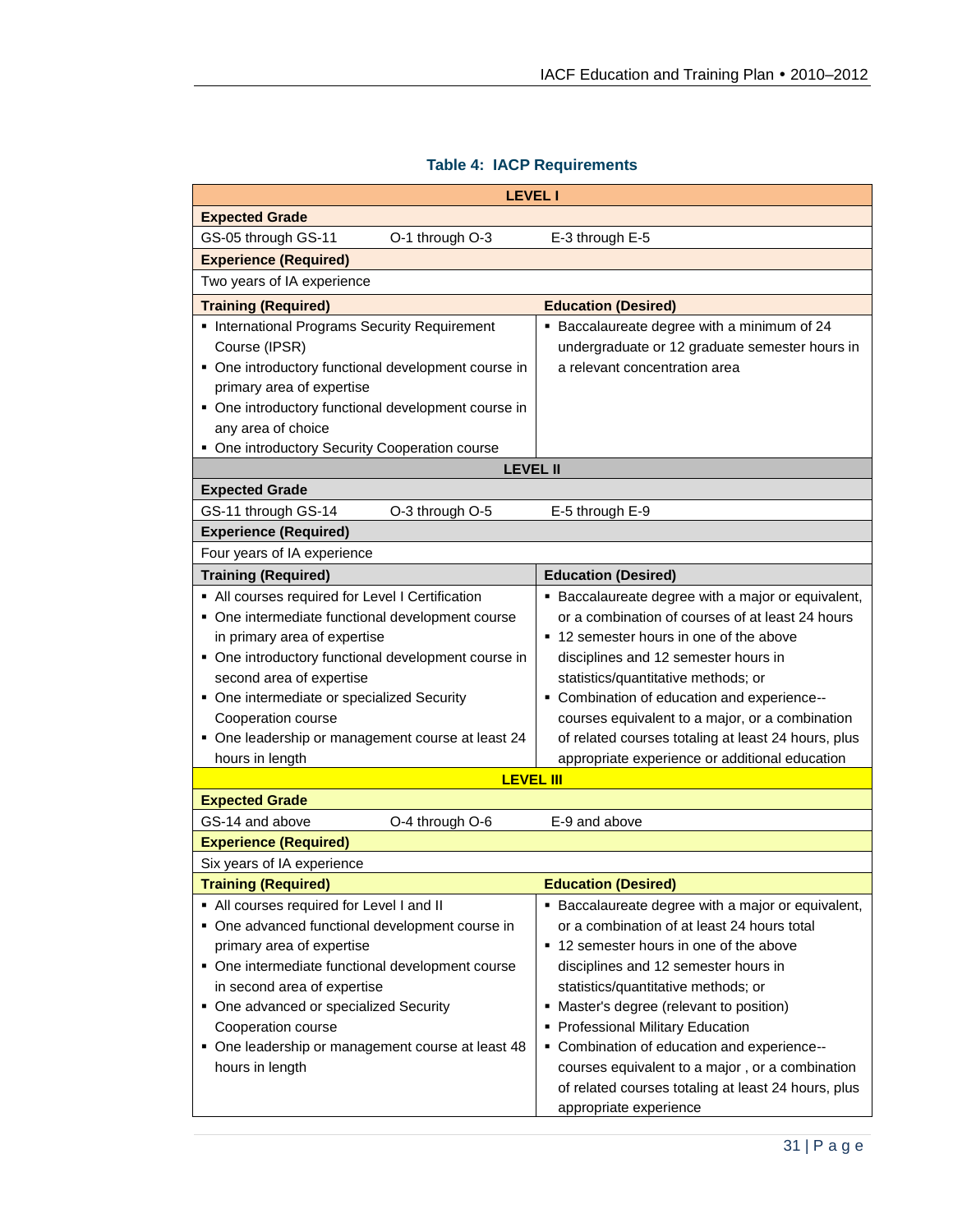# Appendix A: Career Planning

#### **Career Development Guidance**

A successful career is the result of setting and achieving career goals over a specified period of time. Achieving these goals depends on the solid foundation of excellent professional performance. Planning a successful career includes:

- Assessment of strengths and weaknesses
- Establishment of career goals
- Recognition of career paths (i.e., identify the roadmap for success)
- Taking advantage of development opportunities
- Follow up on plans and adjustment as necessary

Understanding your personal and professional strengths, in addition to setting goals, is an important part of your career development. The following questions are helpful in guiding your self evaluation:

- Short-term:
	- o What are your strengths, and where is opportunity for improvement?
	- o What are your professional interests (e.g., logistics, human resources, acquisition, program management, information technology, political-military affairs, foreign disclosure, etc.)?
	- o How can they be integrated into your roadmap and career plans?
	- o How can you do the best work possible in the job you have now?
		- Emphasizing strengths and interests
		- Developing skills to address improvement areas that lead to future success
		- Training, reading, and networking
	- o Why is it important to perform at a high level in every role?
	- $\circ$  With whom should I interact to stay on track and receive ongoing, objective feedback?
- Long-term:
	- o Where do I want to be professionally in 10 years? (Be specific)
	- o What do I want to have accomplished by that time?
	- o How does this align with my personal life and goals?
- Identify potential career progressions: which roles can you pursue in order to prepare for the long-term goals identified above?
- Training needs: Security Cooperation, functional area advanced training, Leadership skills, IA Certification
- Higher education: Masters degree, GMAP II, Air Force sponsored academic and experiential programs
- Career broadening assignment: which organizations and roles would you like to explore?
- Professional Military Education (PME): SOS, ACSC, AWC, etc.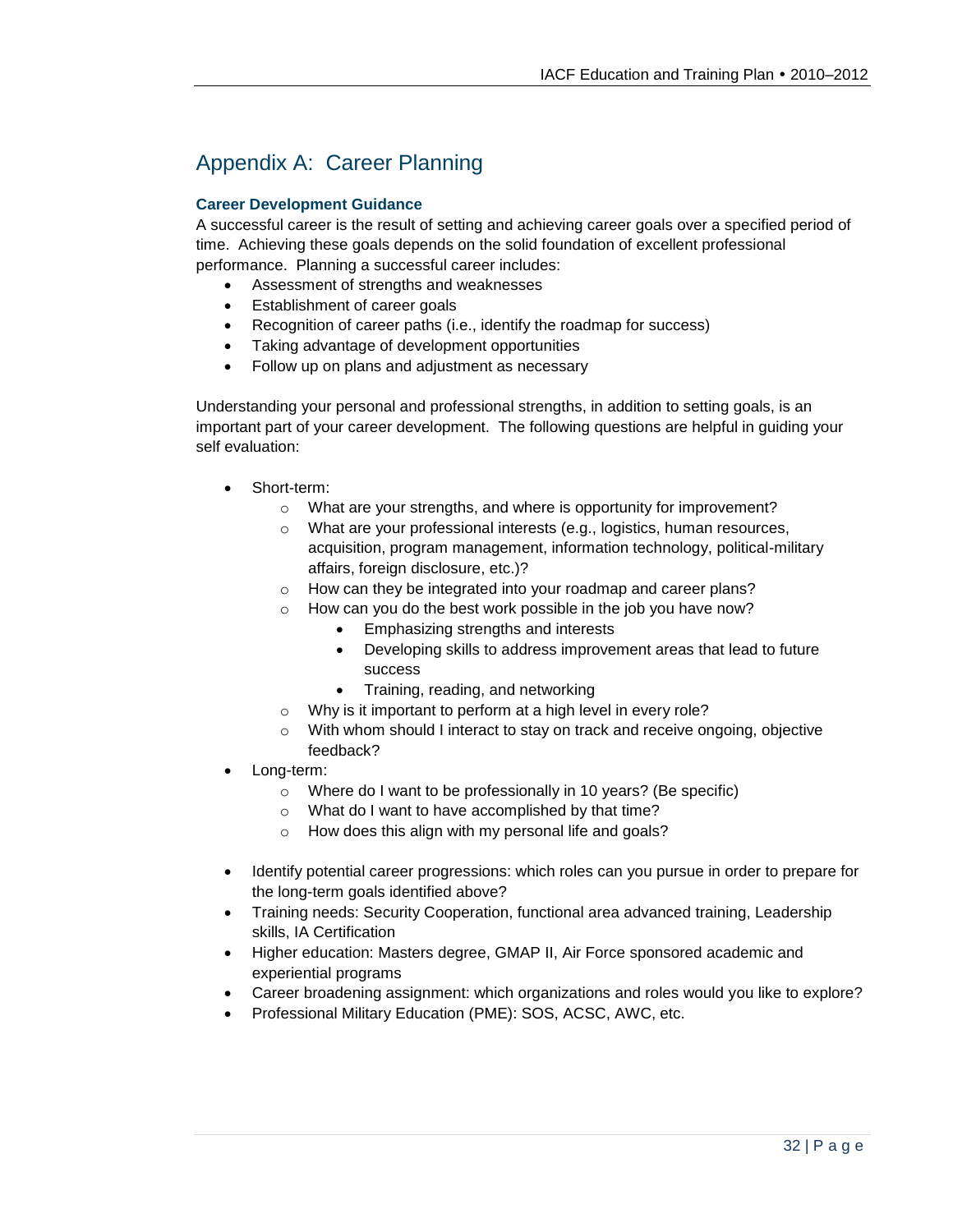# Appendix B: IA Functional Training

## **Table 5: Sample of available IA Functional Training courses**

| <b>Course Title</b>                                                            | <b>Description</b>                                                                                                                                                                                                                                                                                                                 | <b>Duration</b>                        | <b>Methods</b>         | <b>Pre-Requisites</b>           |
|--------------------------------------------------------------------------------|------------------------------------------------------------------------------------------------------------------------------------------------------------------------------------------------------------------------------------------------------------------------------------------------------------------------------------|----------------------------------------|------------------------|---------------------------------|
| Fundamentals of<br><b>Systems Acquisition</b><br>Management<br>(ACQ 101)       | Provides a broad overview of the<br>DoD system acquisition process,<br>overall phases of acquisition.                                                                                                                                                                                                                              | Up to 60<br>days after<br>enrollment   | <b>DAU</b><br>On-line  | None                            |
| Fundamentals of<br><b>Earned Value</b><br>Management (EVM)<br>(BCF 102)        | Summarizes the EVM language<br>data reports, metrics, graphs, and<br>management processes as they<br>apply to DoD acquisition<br>management.                                                                                                                                                                                       | Up to $20$<br>days after<br>enrollment | <b>DAU</b><br>On-line  | <b>ACQ 101</b>                  |
| <b>Fundamentals of</b><br><b>Business Financial</b><br>Management<br>(BCF 103) | Develops skills necessary for<br>formulating and executing a<br>program office budget. Topics<br>include cost analysis; funding<br>policies; the DoD planning,<br>programming, and budgeting<br>system; the congressional<br>enactment process; and the<br>budget execution process.                                               | 10 days                                | <b>DAU</b><br>On-line  | <b>ACQ 101</b>                  |
| <b>Fundamentals of Cost</b><br>Analysis<br>(BCF 106)                           | Covers policies and techniques<br>for preparing weapons systems<br>life cycle cost estimates, including<br>DoD estimating requirements and<br>guidance, estimate use and<br>structure, analogy estimates,<br>parametric estimating,<br>improvement curves, inflation,<br>risk, economic analysis, and<br>software cost estimating. | 10 days                                | <b>DAU</b><br>Resident | <b>ACQ 101</b><br>Basic algebra |
| <b>Applied Cost Analysis</b><br>(BCF 107)                                      | BCF 106 is applied and students<br>engage in guided discussions,<br>investigate case scenarios,<br>develop recommendations, and<br>learn how to present their findings<br>by developing cost-estimating<br>relationships, and create<br>supporting documentation.                                                                  | 4.5 days                               | DAU<br>Resident        | BCF 106                         |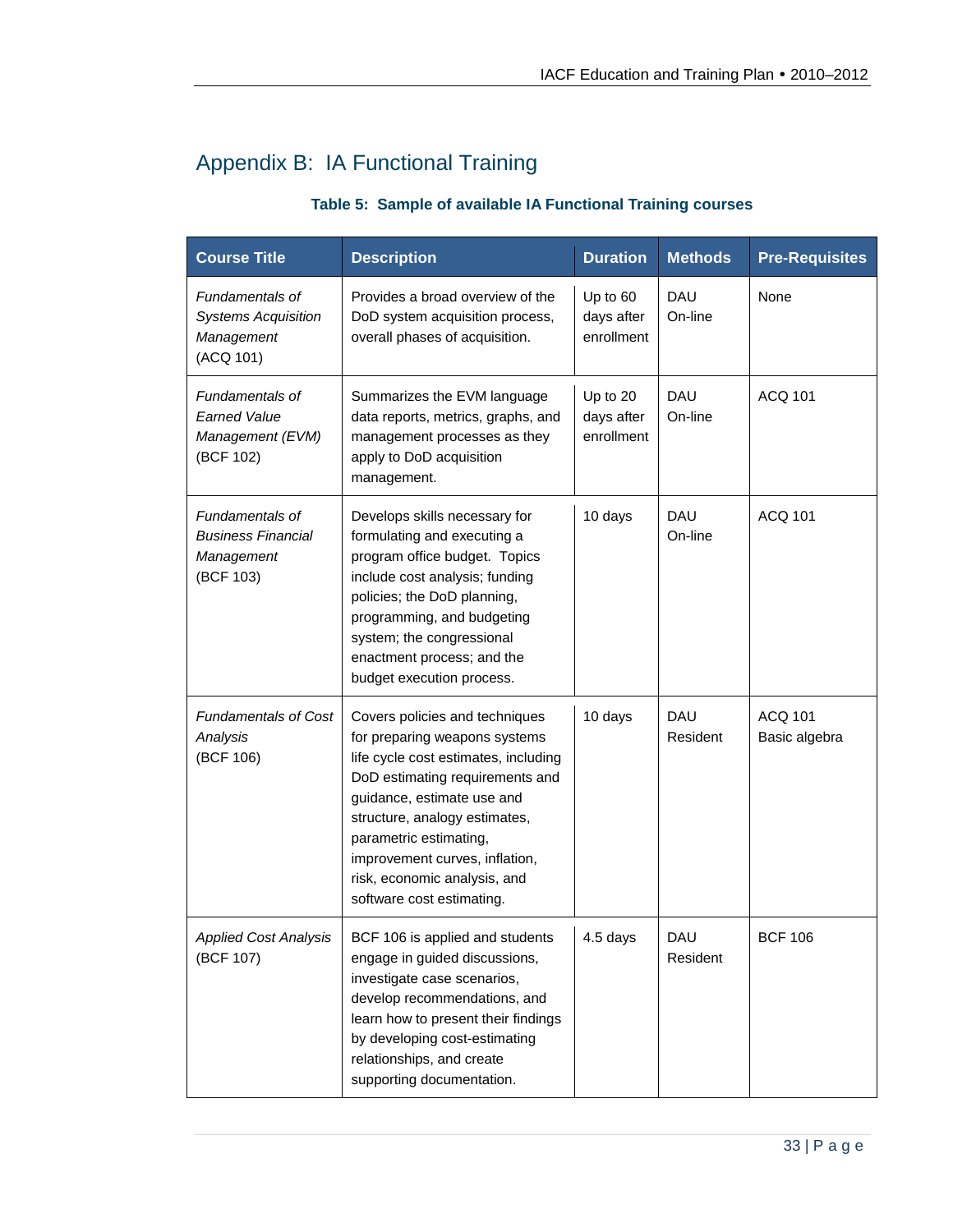| International<br><b>Armaments</b><br>Cooperation (IAC),<br>Part 1<br>(CLI 001)               | First in a three-part series of<br>classes introducing the history<br>and functions of IAC. It provides<br>information on the multilateral and<br>bilateral forums and bodies that<br>promote IAC and tangibly<br>contribute to DoD-led IAC.<br>Primarily intended for acquisition<br>workforce personnel and other<br>DoD personnel who are<br>responsible for international<br>cooperative programs. | 2 hours | Continuous<br>Learning | None |
|----------------------------------------------------------------------------------------------|--------------------------------------------------------------------------------------------------------------------------------------------------------------------------------------------------------------------------------------------------------------------------------------------------------------------------------------------------------------------------------------------------------|---------|------------------------|------|
| <i><b>International</b></i><br><b>Armaments</b><br>Cooperation (IAC),<br>Part 2<br>(CLI 002) | Second in the series of classes<br>introducing the history and<br>functions of IAC. This module is<br>primarily intended for acquisition<br>workforce personnel and other<br>DoD personnel who are<br>responsible for international<br>cooperative programs.                                                                                                                                           | 2 hours | Continuous<br>Learning | None |
| <i><b>International</b></i><br><b>Armaments</b><br>Cooperation (IAC),<br>Part 3<br>(CLI 003) | Third in a three-part series of<br>classes that introduce the history<br>and functions of IAC. This module<br>addresses Defense cooperative<br>trade and industrial logistics, and<br>security and technology transfer<br>requirements for IAC.                                                                                                                                                        | 2 hours | Continuous<br>Learning | None |
| <b>Shaping Smart</b><br><b>Business</b><br>Arrangements<br>(CON 100)                         | Designed for personnel new to the<br>Contracting career field.<br>Emphasizes skills necessary for<br>making business decisions and<br>for advising other acquisition team<br>members in successfully meeting<br>customers' needs.                                                                                                                                                                      | 4 days  | <b>DAU</b><br>Resident | None |

## **Table 5 (con't): Sample of available IA Functional Training courses**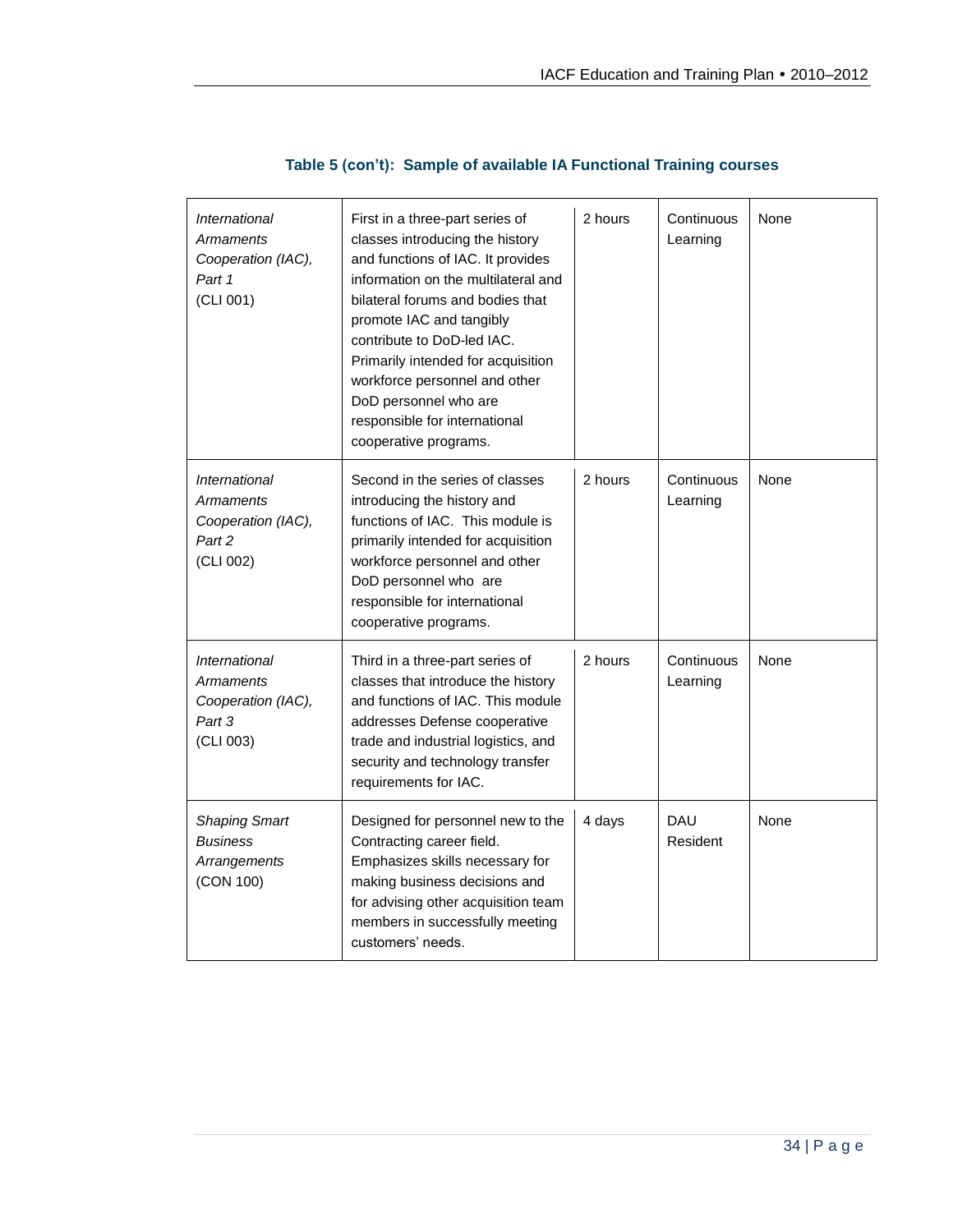| Mission-Support<br>Planning<br>(CON 110)                         | Introduces new contracting<br>personnel to their role as a<br>business advisor in the acquisition<br>process. Focuses on the<br>students' role in understanding<br>their customers' mission and in<br>developing a successful mission<br>support strategies plan.                                                                                                                                                               | Up to 60<br>days after<br>enrollment | <b>DAU</b><br>On-line | CON 090 (if you<br>are assigned to<br>the Contracting<br>Careeer Field)<br>CON 100 (except<br>those in the PM<br>career field) |
|------------------------------------------------------------------|---------------------------------------------------------------------------------------------------------------------------------------------------------------------------------------------------------------------------------------------------------------------------------------------------------------------------------------------------------------------------------------------------------------------------------|--------------------------------------|-----------------------|--------------------------------------------------------------------------------------------------------------------------------|
| <b>Mission Strategy</b><br>Execution<br>(CON 111)                | Provides the knowledge<br>necessary to execute an<br>acquisition that optimizes the<br>customer's mission performance.<br>Learn the techniques and benefits<br>of early industry involvement in<br>shaping requirements, basic<br>procedures for acquisition of both<br>commercial and noncommercial<br>requirements, and how to<br>effectively conduct price analysis<br>and determine when a price is fair<br>and reasonable. | Up to 60<br>days after<br>enrollment | <b>DAU</b><br>On-line | <b>CON 110</b>                                                                                                                 |
| Mission-Performance<br>Assessment<br>(CON 112)                   | Builds on the foundation<br>established in CON 110 and CON<br>111 and provides students with<br>the knowledge necessary to<br>identify and utilize appropriate<br>performance metrics when<br>evaluating contractor<br>performance.                                                                                                                                                                                             | Up to 60<br>days after<br>enrollment | <b>DAU</b><br>On-line | <b>CON 111</b>                                                                                                                 |
| <b>Acquisition Logistics</b><br><b>Fundamentals</b><br>(LOG 101) | Provides a broad overview of the<br>role of acquisition logistics in the<br>system acquisition life cycle and<br>system engineering processes.                                                                                                                                                                                                                                                                                  | Up to 60<br>days after<br>enrollment | <b>DAU</b><br>On-line | ACQ 101                                                                                                                        |

## **Table 5 (con't): Sample of available IA Functional Training courses**